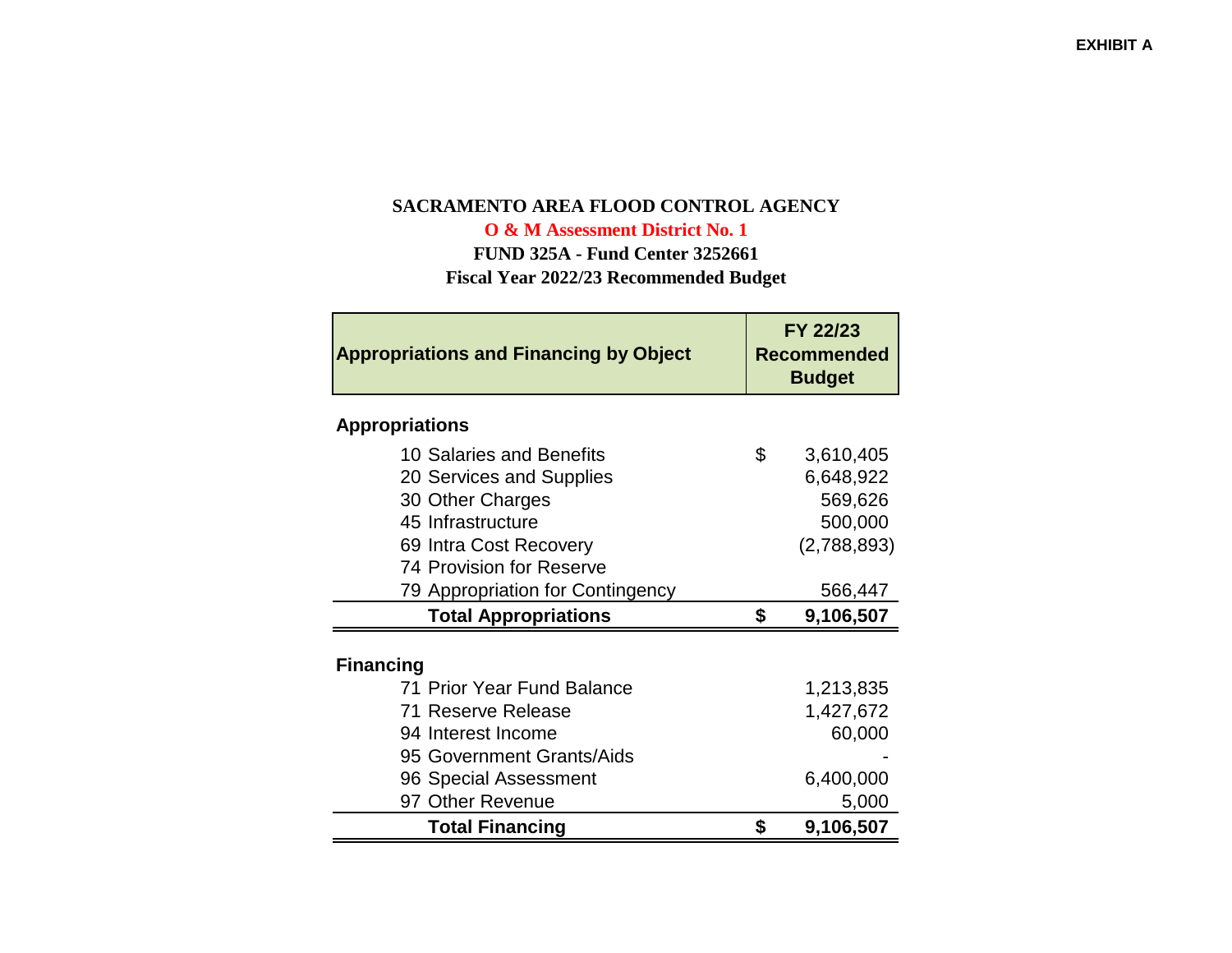|         |             |                                    |           |                  |           | 2021-2022<br><b>Final</b> |                |            | 2022-2023          |
|---------|-------------|------------------------------------|-----------|------------------|-----------|---------------------------|----------------|------------|--------------------|
| Fund    | Commitement |                                    | FY 18-19  | FY 19-20         | FY 20-21  | <b>Budget</b>             | FY 21-22 as of | 2021-2022  | <b>Recommended</b> |
| Center  | Item        | <b>Description</b>                 | History   | <b>History</b>   | History   | (Approp)                  | 5/31/2022      | <b>YEE</b> | <b>Budget</b>      |
|         |             |                                    |           |                  |           |                           |                |            |                    |
| 3252661 | 10111000    | S/W - Regular                      | 1,975,596 | 2,138,036        | 2,387,112 | 2,424,077                 | 2,191,207      | 2,399,253  | 2,635,216          |
| 3252661 | 10112400    | S/W - Committee Members            | 6,300     | 5,000            | 8,100     | 10,000                    | 4,800          | 10,000     | 10,000             |
| 3252661 | 10114300    | Allowances                         | 28,024    | 30,632           | 43,187    | 43,966                    | 38,777         | 42,220     | 44,758             |
| 3252661 | 10121000    | Retirement                         | 271,883   | 229,482          | 248,315   | 339,835                   | 203,228        | 222,272    | 298,902            |
| 3252661 | 10121401    | 403(B) Employer Contributions      | 59,462    | 64,111           | 71,301    | 74,366                    | 67,275         | 73,695     | 79,934             |
| 3252661 | 10122000    | <b>OASDI</b>                       | 81,600    | 105,468          | 240,990   | 188,805                   | 119,631        | 132,519    | 205,018            |
| 3252661 | 10123000    | Group Insurance                    | 210,570   | 247,688          | 239,010   | 241,221                   | 202.853        | 225,809    | 248,378            |
| 3252661 | 10124000    | Compensation Insurance             | 13,324    | 16,416           |           | 49,554                    | 16,346         | 16,346     | 52,244             |
| 3252661 | 10125000    | Unemployment Insurance             | 5,290     | 3,325            | 2,968     | 6,386                     | 2,268          | 5,000      | 6,722              |
| 3252661 | 10135000    | <b>Retiree Medical Offset</b>      |           |                  |           | 31,338                    |                | 31,338     | 29,233             |
|         |             | Subtotal 10 Object                 | 2,652,049 | 2,840,158        | 3,240,983 | 3,409,548                 | 2,846,385      | 3,158,452  | 3,610,405          |
| 3252661 | 20200500    | <b>Advertising/Legal Notices</b>   | 7,557     | 3,445            | 1,843     | 5,000                     | 3,388          | 5,000      | 5,000              |
| 3252661 | 20202300    | Audio - Video                      |           | 1,187            |           | 3,600                     |                |            | 3,000              |
| 3252661 | 20202400    | Periodicals/Subscriptions          | 2,047     | 5,189            | 2,136     | 2,000                     | 7,919          | 8,570      | 4,453              |
| 3252661 | 20202900    | <b>Business/Conference Expense</b> | 13,847    | 6,473            | 9,985     | 19,380                    | 4,405          | 6,000      | 19,380             |
| 3252661 | 20203100    | <b>Business Travel</b>             | 24,831    | 29,154           | 1,020     | 30,000                    | 10,597         | 18,000     | 30,000             |
| 3252661 | 20203500    | Ed/Training Svc.                   |           | 2,992            | 3,561     | 3,000                     | 293            | 1,000      | 4,500              |
| 3252661 | 20203700    | <b>Tuition Reimbursement</b>       |           |                  |           | 1,500                     |                |            |                    |
| 3252661 | 20203804    | <b>Workplace Amenities</b>         | 2,709     | 3,627            | 525       | 3,800                     | 1,455          | 3,000      | 3,500              |
| 3252661 | 20203900    | Private Auto Mileage               | 1,139     | 1,337            | 2,431     | 1.800                     | 3,955          | 4,915      | 5,000              |
| 3252661 | 20204400    | <b>Employee Commute Exp</b>        | 22,412    | 38,867           | 34,160    | 49,985                    | 33,200         | 37,890     | 48,000             |
| 3252661 | 20204500    | Freight/Cartage                    | 24        | $\overline{277}$ | 199       | 300                       | 382            | 500        | 500                |
| 3252661 | 20205100    | Insurance-Liability                | 514,699   | 764,893          | 879,364   | 1,197,200                 | 1,159,846      | 1,159,846  | 1,365,000          |
| 3252661 | 20205300    | Insurance-Property                 |           |                  |           | 31,411                    | 37,599         | 37,599     | 52,639             |
| 3252661 | 20206100    | <b>Memberships</b>                 | 45,368    | 55,589           | 48,107    | 53,600                    | 49,894         | 52,000     | 55,050             |
| 3252661 | 20206200    | Mgt Reimb./Dues/Fees               | 4.852     | 1,271            | 777       | 2,000                     | 389            | 500        | 2,000              |
| 3252661 | 20207600    | <b>Office Supplies</b>             | 11,652    | 14,584           | 5,901     | 10,000                    | 4,307          | 6,000      | 12,000             |
| 3252661 | 20208100    | Postal Svcs                        | 1,021     | 768              |           | 1,000                     | 9              | 500        | 1,000              |
| 3252661 | 20208500    | <b>Printing Svcs</b>               | 582       | 4,559            | 5,458     | 3,000                     | 140            | 1,000      | 5,000              |
| 3252661 | 20214100    | Land Imp Maint Svc                 | 153,948   | 628,117          | 188,499   | 375,800                   | 141,358        | 191,357    | 365,000            |
| 3252661 | 20218500    | Permit Chgs                        | 1,282     | 21,442           | 13,995    | 18,000                    | 11,495         | 11,495     | 18,000             |
| 3252661 | 20219100    | Electricity                        | 390       | 420              | 427       | 1,000                     | 433            | 500        | 1,000              |
| 3252661 | 20219300    | Ref Coll/Disp Svc                  | 36,592    | 3,140            |           |                           |                |            |                    |
| 3252661 | 20219800    | Water                              | 1,631     | 1,990            | 1,370     | 2,900                     | 1,112          | 2,173      | 2,900              |
| 3252661 | 20221100    | Const Eq Maint Svc                 |           | 2,361            |           |                           |                |            |                    |
| 3252661 | 20221200    | <b>Const Eq Maint Supplies</b>     | 5,868     |                  | 1,331     | 3,000                     | 1,964          | 3,000      | 3,000              |
| 3252661 | 20222600    | Tools/Expendable Instruments       |           |                  |           |                           |                |            |                    |
| 3252661 | 20222700    | Cellphone/Pager                    |           |                  | 5,470     | 5,925                     | 3,630          | 4,329      | 3,954              |
| 3252661 | 20223600    | Fuel/Lubricants                    | 49.358    |                  | 30        | 1,000                     | 41             | 200        | 1,000              |
| 3252661 | 20226100    | Office Equip Maintenance           |           |                  | 1,190     | 1,190                     | 1,190          | 1,190      | 1,190              |
| 3252661 | 20226400    | Modular Furniture                  | 19,826    | 24,476           | 995       | 10,000                    | 61,570         | 61,570     | 100,000            |
| 3252661 | 20227500    | Rent/Lease Eq                      | 17,518    | 15,253           | 10,364    | 27,000                    | 9,582          | 16,015     | 27,000             |
| 3252661 | 20227504    | Miscellaneous                      |           | 1,154            | 98        | 1,500                     |                |            | 1,500              |
| 3252661 | 20250500    | <b>Accounting Svcs</b>             | 36,837    | 52,724           | 67,849    | 81,650                    | 59,734         | 70,000     | 80,492             |
| 3252661 | 20250600    | <b>Investment Services</b>         | 96,234    | 106,072          | 102,658   | 111,599                   | 98,599         | 98,599     | 106,064            |

 $\sim$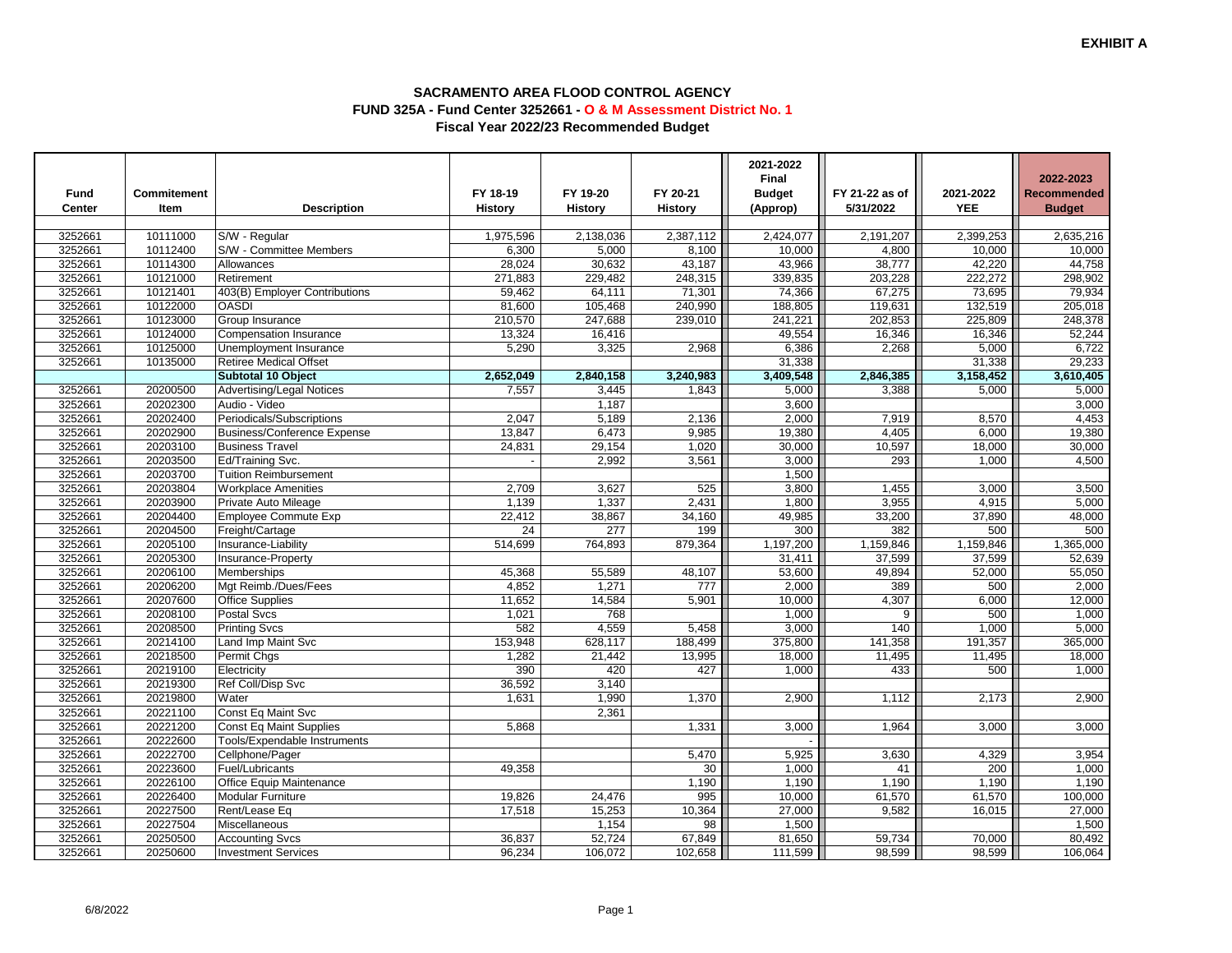|                   |                  |                                        |                         |                         |                | 2021-2022                     |                |                         |                         |
|-------------------|------------------|----------------------------------------|-------------------------|-------------------------|----------------|-------------------------------|----------------|-------------------------|-------------------------|
|                   |                  |                                        | FY 18-19                | FY 19-20                | FY 20-21       | <b>Final</b><br><b>Budget</b> |                |                         | 2022-2023               |
| <b>Fund</b>       | Commitement      |                                        |                         |                         |                |                               | FY 21-22 as of | 2021-2022<br><b>YEE</b> | <b>Recommended</b>      |
| Center<br>3252661 | Item<br>20252100 | <b>Description</b><br>Temporary Svc    | <b>History</b><br>9,667 | <b>History</b><br>6,419 | <b>History</b> | (Approp)<br>15,000            | 5/31/2022      |                         | <b>Budget</b><br>10,000 |
| 3252661           | 20252500         | <b>Engineering Svcs</b>                | 612,867                 | 654.666                 | 656.890        | 100,000                       | 80,734         | 120.000                 | 128,786                 |
| 3252661           | 20253100         | Legal Svcs                             | 2,665                   | 16,200                  | 44,330         | 80,000                        | 33,770         | 52,208                  | 167,000                 |
| 3252661           | 20254200         | <b>Treasurer Services</b>              | 10,996                  | 5,829                   | 9,065          | 11,000                        | 13,202         | 13,202                  | 13,000                  |
| 3252661           | 20255100         | <b>Planning Svc</b>                    |                         |                         |                | 580,700                       | 405,036        | 480,000                 | 450,000                 |
| 3252661           | 20255200         | <b>Environmental Svcs</b>              | 97,965                  | 138,696                 | 108,795        | 62,000                        | 47,318         | 62,000                  | 57,000                  |
| 3252661           | 20257100         | <b>Security Services</b>               |                         |                         |                |                               |                |                         |                         |
| 3252661           | 20258100         | Inter Gov't Relations                  | 538,344                 | 578,504                 | 651,031        | 549,000                       | 457,145        | 559,054                 | 560,000                 |
| 3252661           | 20258200         | <b>Public Outreach Svcs</b>            | 110,169                 | 91,891                  | 88,000         | 96,000                        | 96,000         | 96,000                  | 96,000                  |
| 3252661           | 20258500         | <b>Facilitation Services</b>           | 72,056                  | 82,012                  | 67,050         | 12,500                        | 702            | 1,000                   | 5,000                   |
| 3252661           | 20259100         | <b>Other Professional Svcs</b>         | 129,797                 | 394,796                 | 1,004,411      | 723,800                       | 805,963        | 1,064,456               | 1,199,000               |
| 3252661           | 20271100         | IT - Dtech Labor                       |                         |                         | 112,750        | 110,780                       | 111,948        | 117,080                 | 135,978                 |
| 3252661           | 20271600         | IT - Dtech WAN Charges                 |                         |                         | 26,383         | 27,020                        | 24,769         | 27,021                  | 28,679                  |
| 3252661           | 20281000         | IT - 311 Services                      |                         |                         | 5,303          | 5,518                         | 5,058          | 5,518                   | 5,456                   |
| 3252661           | 20281100         | Data Processing Sup                    |                         |                         |                |                               |                |                         |                         |
| 3252661           | 20281101         | IT - Dtech Fee                         |                         |                         | 38,007         | 42,350                        | 44,954         | 45,953                  | 42,588                  |
| 3252661           | 20281201         | Hardware                               |                         | 18,001                  | 337            |                               | 4,838          | 5,000                   | 10,000                  |
| 3252661           | 20281202         | Software                               | 3,109                   | 303                     | 4,615          | 201,785                       | 174,105        | 176,000                 | 55,000                  |
| 3252661           | 20281210         | IT - PCs, Monitors, Laptops & Printers | 18,747                  | 1,559                   |                | 5,000                         |                |                         | 5,000                   |
| 3252661           | 20281240         | IT - New Desktop S/Ware                |                         |                         |                |                               |                |                         |                         |
| 3252661           | 20281245         | <b>Application Software</b>            |                         |                         | 6,682          |                               |                |                         |                         |
| 3252661           | 20281265         | IT - App S/Ware Maint.                 |                         |                         |                |                               |                |                         |                         |
| 3252661           | 20281303         | Countywide Payment Srvs                | 39,645                  | 44,328                  | 44,357         | 46,000                        | 46,151         | 50,347                  | 68,240                  |
| 3252661           | 20281304         | Sales Tax Adjustment                   |                         | (810)                   |                |                               |                |                         |                         |
| 3252661           | 20281306         | Sys Control - Finance                  | 5,251                   | 9,884                   | 14,741         | 10,000                        | 13,176         | 14,374                  | 18,596                  |
| 3252661           | 20281900         | <b>Registration Services</b>           | 480                     |                         | 1,250          |                               |                |                         |                         |
| 3252661           | 20283101         | Fees                                   | 9,303                   | 9,335                   | 9,726          | 10,000                        | 8,469          | 10,000                  | 10,000                  |
| 3252661           | 20288000         | <b>Prior Year Expenditures</b>         |                         |                         |                |                               |                |                         |                         |
| 3252661           | 20288700         | IT - Voice - ACP                       |                         |                         |                | 10,120                        |                |                         | 10,145                  |
| 3252661           | 20289800         | Other Operating Expense Sup            | 20                      |                         |                |                               |                |                         |                         |
| 3252661           | 20291000         | Countywide IT Svcs                     | 5,416                   | 4,552                   |                |                               |                |                         |                         |
| 3252661           | 20291100         | <b>System Dev Svc</b>                  | 196,966                 | 278,308                 | 30,792         | 36,000                        | 6,750          | 7,000                   | 10,000                  |
| 3252661           | 20291200         | Systems Dev Svc Chgs                   | 27,330                  | 37,327                  |                |                               |                |                         |                         |
| 3252661           | 20291300         | Aud/Controller                         | 325                     | 1,640                   | 720            | 4,800                         | 350            | 2,000                   | 3,000                   |
| 3252661           | 20291500         | <b>COMPASS Costs</b>                   |                         |                         |                |                               |                |                         |                         |
| 3252661           | 20291600         | <b>WAN Allocation</b>                  | 19,901                  | 21,691                  |                | 20,000                        |                |                         |                         |
| 3252661           | 20291700         | Alarm & Security Monitoring            | 5,989                   |                         |                |                               |                |                         |                         |
| 3252661           | 20292100         | <b>GS Printing Services</b>            |                         | 244                     |                | 500                           |                |                         | 500                     |
| 3252661           | 20292200         | GS Mail / Postage                      | 912                     | 563                     |                | 824                           | $\overline{1}$ | $\overline{1}$          | 500                     |
| 3252661           | 20292300         | <b>GS-Messenger Services</b>           | 7,324                   | 7,301                   | 7,089          | 7,400                         | 6,767          | 7,198                   | 8,854                   |
| 3252661           | 20292500         | <b>GS Central Purchasing</b>           | 710                     | 763                     | 833            | 1,321                         | 1,321          | 1,321                   | 863                     |
| 3252661           | 20292700         | <b>GS-Warehousing Charges</b>          | 1,121                   | 1,367                   | 1,822          | 1,400                         | 3,154          | 3,691                   | 6,456                   |
| 3252661           | 20292800         | <b>GS Equip Rental LT</b>              | $\overline{132}$        | 66                      |                |                               |                |                         |                         |
| 3252661           | 20293400         | <b>ARP Ranger Patrol</b>               | 27,512                  | 45,920                  | 27,421         | 53,858                        | 13,834         | 30,000                  | 20,000                  |
| 3252661           | 20293401         | <b>Administrative Services</b>         | $\overline{31}$         | 386                     | 9,810          | 6,554                         | 6,006          | 8,869                   | 10,000                  |
| 3252661           | 20293401         | AFS Svcs (23426) Labor Rate Calc       | 988                     | 1,032                   |                |                               |                |                         |                         |

 $\sim$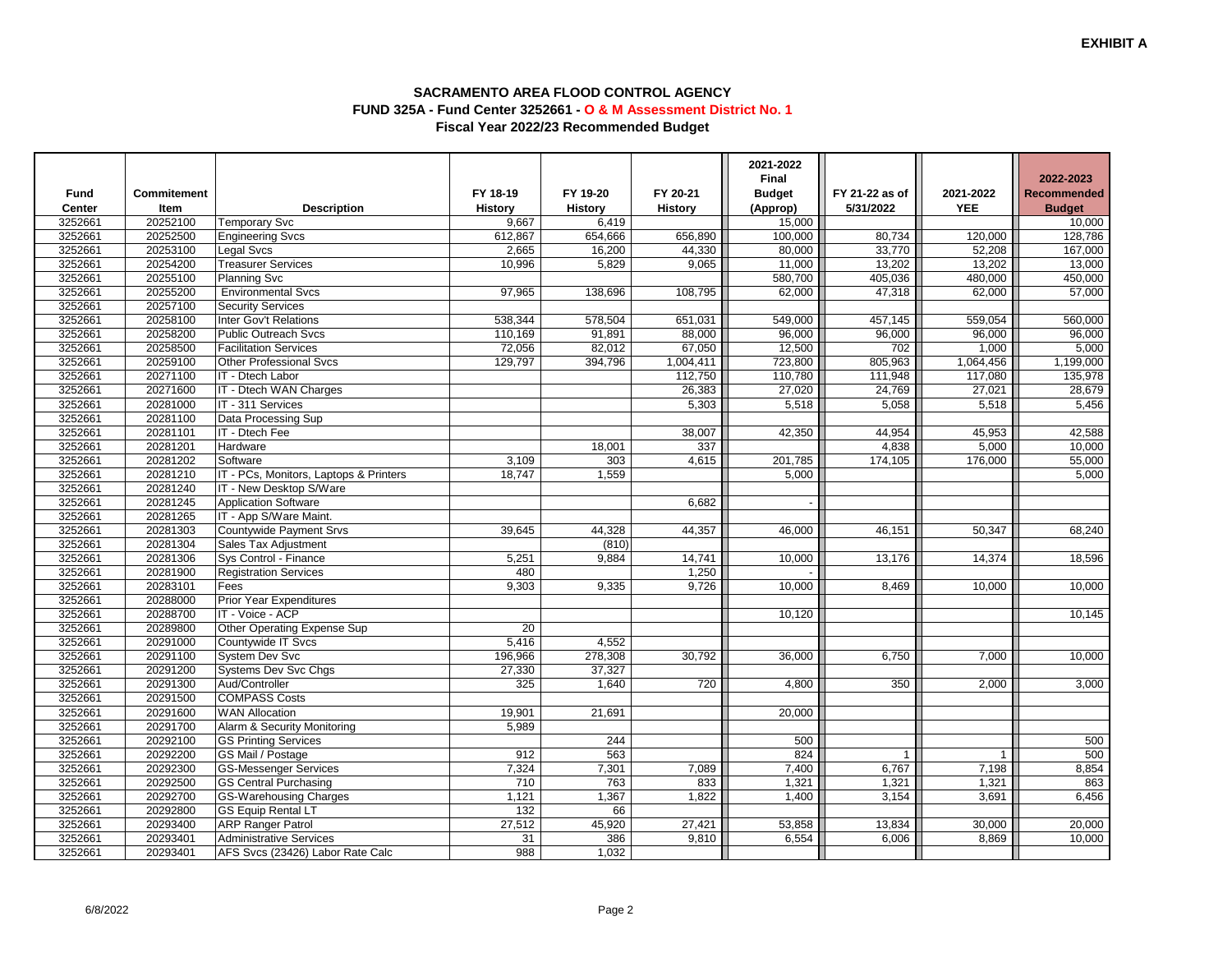|          |             |                                             |                 |             |                          | 2021-2022<br><b>Final</b> |                |               | 2022-2023          |
|----------|-------------|---------------------------------------------|-----------------|-------------|--------------------------|---------------------------|----------------|---------------|--------------------|
| Fund     | Commitement |                                             | FY 18-19        | FY 19-20    | FY 20-21                 | <b>Budget</b>             | FY 21-22 as of | 2021-2022     | <b>Recommended</b> |
| Center   | Item        | <b>Description</b>                          | <b>History</b>  | History     | <b>History</b>           | (Approp)                  | 5/31/2022      | <b>YEE</b>    | <b>Budget</b>      |
| 3252661  | 20293401    | AFS Svcs (23427) Breakeven Analysis         | 721             |             |                          |                           |                |               |                    |
| 3252661  | 20293401    | AFS Svcs (23388) Fixed Assets               |                 | 751         |                          |                           |                |               |                    |
| 3252661  | 20293401    | AFS Svcs (23361) Admin Services             | 76              |             |                          |                           |                |               |                    |
| 3252661  | 20293401    | AFS Svcs (23432) MSA Central Financial Supe | 7.630           | 4,535       |                          |                           |                |               |                    |
| 3252661  | 20293401    | AFS Svcs (23435) MSA COMPASS Support        |                 | 772         |                          |                           |                |               |                    |
| 3252661  | 20293401    | AFS Svcs (23431) MAS Agency Support         | 340             |             |                          |                           |                |               |                    |
| 3252661  | 20293403    | <b>DWR Water Supply Admin Support</b>       | 135,413         | 100,848     | 46,625                   | 140,000                   | 109,300        | 109,300       | 140,000            |
| 3252661  | 20294000    | Fuel Usage-Voyager                          | 170             | 143         |                          | 500                       |                |               |                    |
| 3252661  | 20294300    | <b>GS-Leased Space</b>                      | 260,619         | 259,096     | 271,335                  | 277,251                   | 364,812        | 156,092       | 513,854            |
| 3252661  | 20296200    | <b>GS-County Parking charges</b>            | 3,905           | 4,295       | 4,453                    | 4,717                     | 3,899          | 4,267         | 4,300              |
| 3252661  | 20298700    | <b>GS Telephone Service</b>                 | 2,054           |             |                          | 9,287                     |                |               | 9,287              |
| 3252661  | 20298701    | <b>GS Cellphone</b>                         |                 | 3,230       |                          | 518                       |                |               | 518                |
| 3252661  | 20298702    | <b>GS Circuit Charges</b>                   | 506             | 517         | 527                      | 518                       | 523            | 634           | 540                |
| 3252661  | 20298703    | <b>GS Land Line Charges</b>                 | 6,374           | 8,932       | 9,630                    | 8,969                     | 8,855          | 9,636         | 9,660              |
| 3252661  | 20298900    | Telephone Install                           | 140             | 9,905       |                          |                           | 3,966          | 4,000         | 8,000              |
|          |             | <b>Subtotal 20 Object</b>                   | 3,445,910       | 4,637,158   | 4,694,523                | 5,332,130                 | 4,611,362      | 5,045,970     | 6,148,922          |
| 3252661  | 30322000    | Bond/Loan Redemption                        |                 |             |                          |                           |                |               |                    |
| 3252661  | 30345000    | Tax/License/Assessment                      | $\overline{74}$ | 18          | 18                       | 20                        | 18             | 18            | 100                |
| 3252661  | 30348000    | County Wide Cost All                        | 37,356          | 44,498      | 116,682                  | 72,000                    | 59,960         | 71,952        | 109,526            |
| 3252661  | 30370000    | Contributions to Other Agencies             | 259,881         | 411,396     | 347,921                  | 448,000                   | 374,054        | 375,000       | 460,000            |
|          |             |                                             |                 |             |                          |                           |                |               |                    |
|          |             | Subtotal 30 Object                          | 297,310         | 455,912     | 464,621                  | 520,020                   | 434,032        | 446,970       | 569,626            |
| 3252661  | 42420110    | Leasehold Improvements                      |                 |             |                          |                           |                |               | 500,000            |
| 3252661  | 45450010    | Infrastructure - Drainage                   | 432,339         | 97,229      | 227,957                  | 933,750                   | 253,524        | 307,770       | 500,000            |
|          |             | Subtotal 40 Object                          | 432,339         | 97,229      | 227,957                  | 933,750                   | 253,524        | 307,770       | 1,000,000          |
|          |             | Subtotal 50 Object                          |                 |             |                          |                           |                |               |                    |
|          |             | Subtotal 60 Object                          |                 |             |                          |                           |                | $\sim$        |                    |
|          |             |                                             |                 |             |                          |                           |                |               |                    |
| 3252661  | 79790100    | Appropriation for Contingency               |                 |             |                          | 509,772                   |                |               | 566,447            |
|          |             |                                             |                 |             |                          |                           |                |               |                    |
|          |             | <b>Subtotal 79 Object</b>                   |                 |             |                          | 509,772                   |                |               | 566,447            |
|          |             | <b>TOTAL EXPENDITURES</b>                   | 6,827,608       | 8,030,457   | 8,628,084                | 10,705,220                | 8,145,303      | 8,959,162     | 11,895,400         |
|          |             |                                             |                 |             |                          |                           |                |               |                    |
| 3252661  | 59599000    | <b>Inter Cost Recov</b>                     | (7, 234)        |             | $\overline{\phantom{a}}$ |                           |                |               |                    |
| 3252661  | 59599100    | <b>Operating Transfers In</b>               |                 |             |                          |                           |                |               |                    |
|          |             |                                             |                 |             |                          |                           |                |               |                    |
|          |             | <b>Subtotal 59 Object</b>                   | (7, 234)        |             | $\sim$                   |                           |                |               |                    |
|          |             |                                             |                 |             |                          |                           |                |               |                    |
| 3252661  | 69699000    | Intra Cost Recov                            | (1,409,068)     | (1,854,499) | (2, 459, 163)            | (2,720,623)               | (2, 333, 596)  | (2,424,281)   | (2,788,893)        |
|          |             | Subtotal 69 Object                          | (1,409,068)     | (1,854,499) | (2, 459, 163)            | (2,720,623)               | (2, 333, 596)  | (2, 424, 281) | (2,788,893)        |
|          |             |                                             |                 |             |                          |                           |                |               |                    |
|          |             | <b>TOTAL REIMBURSEMENTS</b>                 | (1, 416, 302)   | (1,854,499) | (2,459,163)              | (2,720,623)               | (2,333,596)    | (2,424,281)   | (2,788,893)        |
|          |             |                                             |                 |             |                          |                           |                |               |                    |
| 91914000 | 91914000    | <b>Prop Tax Penalties</b>                   |                 | (369)       |                          |                           |                |               |                    |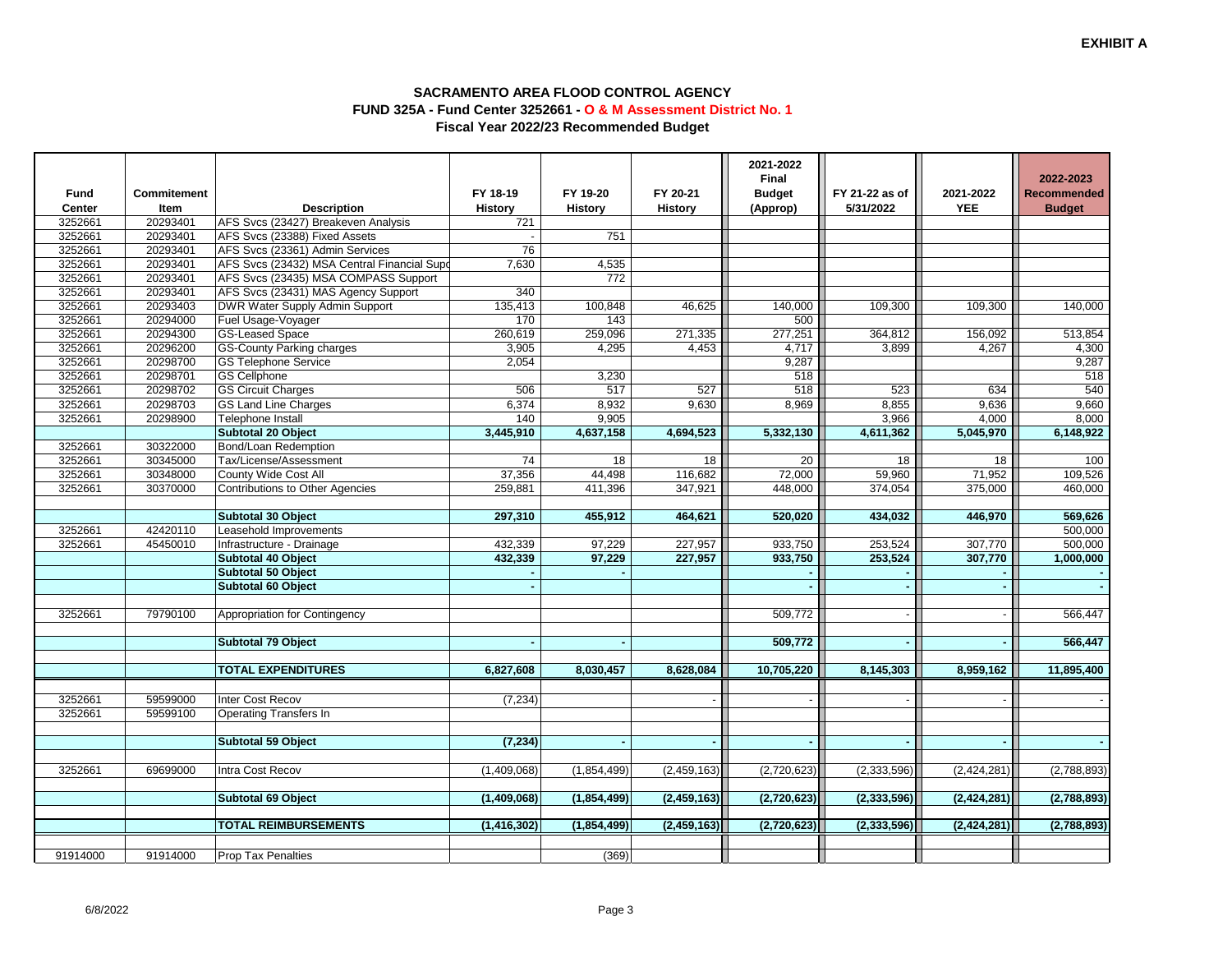| Fund    | Commitement |                                            | FY 18-19       | FY 19-20      | FY 20-21       | 2021-2022<br>Final<br><b>Budget</b> | FY 21-22 as of | 2021-2022   | 2022-2023<br><b>Recommended</b> |
|---------|-------------|--------------------------------------------|----------------|---------------|----------------|-------------------------------------|----------------|-------------|---------------------------------|
| Center  | Item        | <b>Description</b>                         | <b>History</b> | History       | <b>History</b> | (Approp)                            | 5/31/2022      | <b>YEE</b>  | <b>Budget</b>                   |
| 3252661 | 94941000    | Interest Income                            | (242, 233)     | (259, 485)    | (69, 116)      | (100,000)                           | (28, 133)      | (60,000)    | (60,000)                        |
| 3252661 | 95953100    | Aid Local Government Agency                |                | (532, 302)    |                | (200,000)                           |                |             |                                 |
| 3252661 | 95956900    | State Aid - Other Misc.                    |                |               |                |                                     |                |             |                                 |
| 3252661 | 96960300    | Special Assessment                         | (6, 170, 255)  | (6,365,579)   | (6,313,897)    | (6,300,000)                         | (6,240,642)    | (6,300,000) | (6,400,000)                     |
| 3252661 | 96967912    | <b>Srvc to Water Agencies</b>              |                |               |                |                                     |                |             |                                 |
| 3252661 | 97970900    | Taxable Sales - revenue from sale of plans |                |               |                |                                     |                |             |                                 |
| 3252661 | 97979000    | Miscellaneous Revenues                     | (6, 187)       | (3,050)       | (31,505)       | (3,000)                             | (7, 119)       | (7, 119)    | (5,000)                         |
|         |             |                                            |                |               |                |                                     |                |             |                                 |
|         |             | <b>TOTAL REVENUES</b>                      | (6, 418, 675)  | (7, 160, 785) | (6, 414, 518)  | (6,603,000)                         | (6,275,894)    | (6,367,119) | (6,465,000)                     |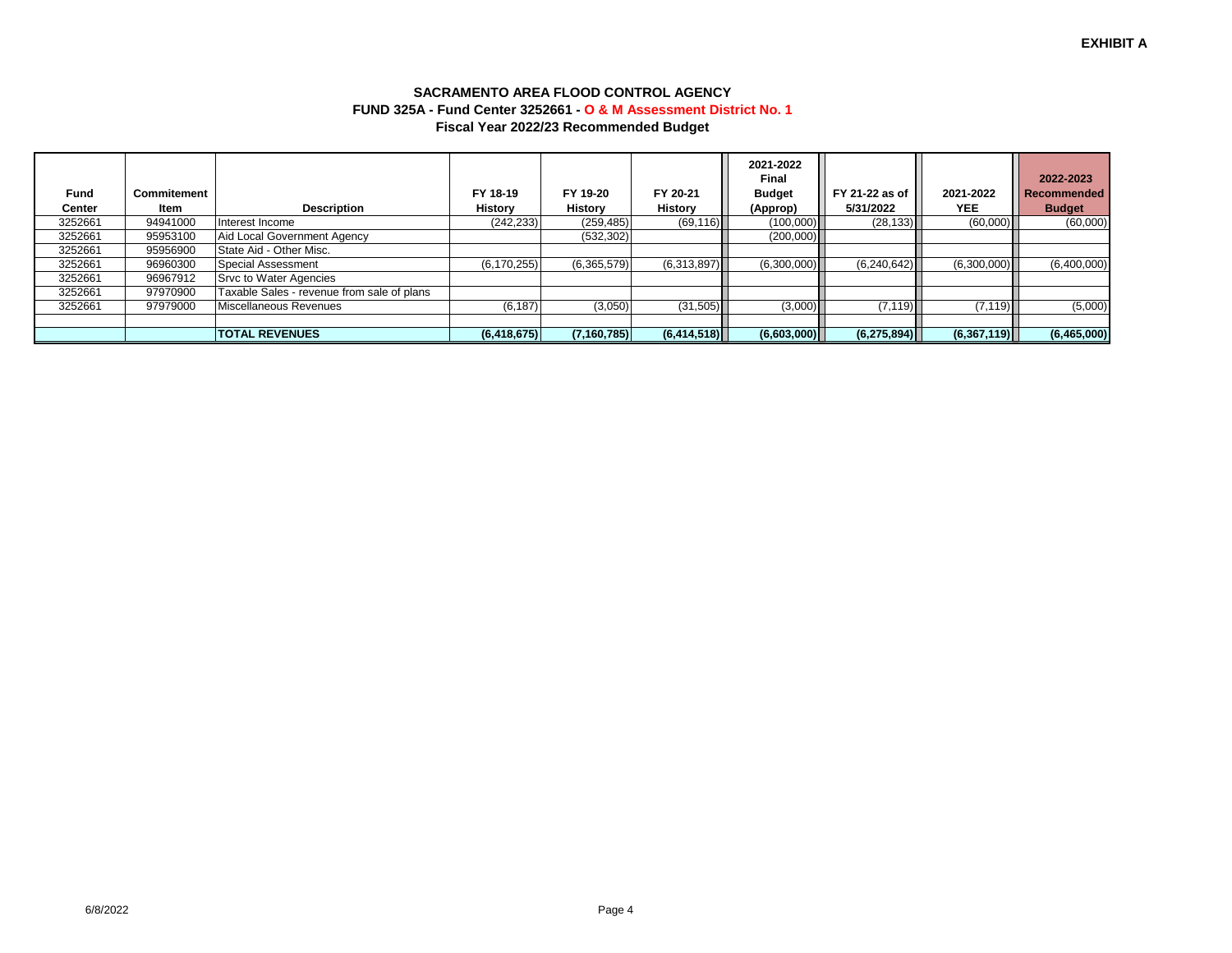## **SACRAMENTO AREA FLOOD CONTROL AGENCY Full Time Equivalency-Salary Range FUND 325A - Fund Center 3252661 - O & M Assessment District Fiscal Year 2022/23**

| <b>Salary Range</b>                          |            |    |         |        |         |  |  |  |  |  |
|----------------------------------------------|------------|----|---------|--------|---------|--|--|--|--|--|
| <b>Position</b>                              | <b>FTE</b> |    | Step 1  | Step 8 |         |  |  |  |  |  |
| Accounting Technician (Accountant Underfill) | 1          | \$ | 40,478  | \$     | 56,946  |  |  |  |  |  |
| Administrative Technician                    | 1          | \$ | 54,065  | \$     | 77,420  |  |  |  |  |  |
| Administrative Officer                       |            | \$ | 90,283  | \$     | 127,038 |  |  |  |  |  |
| <b>Agency Counsel</b>                        | 1          | \$ | 159,632 | \$     | 215,972 |  |  |  |  |  |
| <b>Associate Civil Engineer</b>              | 1          | \$ | 100,641 | \$     | 133,929 |  |  |  |  |  |
| Associate Planner                            |            | \$ | 95,609  | \$     | 127,233 |  |  |  |  |  |
| <b>Contract Specialist</b>                   | 1          | \$ | 61,352  | \$     | 92,029  |  |  |  |  |  |
| <b>Deputy Executive Director</b>             | 1          | \$ | 141,649 | \$     | 211,898 |  |  |  |  |  |
| Director of Engineering                      | 2          | \$ | 131,180 | \$     | 177,479 |  |  |  |  |  |
| Director of Planning                         | 1          | \$ | 135,735 | \$     | 207,522 |  |  |  |  |  |
| Director of Planning (Retired Annuitant)     | 0.5        | \$ | 67,867  | \$     | 103,761 |  |  |  |  |  |
| <b>Executive Director</b>                    | 1          | \$ | 150,539 | \$     | 225,808 |  |  |  |  |  |
| Executive Secretary / Clerk of the Board     | 1          | \$ | 57,861  | \$     | 82,855  |  |  |  |  |  |
| <b>Principal Engineer</b>                    | 1          | \$ | 110,410 | \$     | 155,731 |  |  |  |  |  |
| <b>Principal Planner</b>                     |            | \$ | 110,410 | \$     | 155,731 |  |  |  |  |  |
| Real Estate Manager                          |            | \$ | 95,037  | \$     | 133,727 |  |  |  |  |  |
| Secretary                                    |            | \$ | 38,910  | \$     | 54,757  |  |  |  |  |  |
| Senior Accountant                            |            | \$ | 67,496  | \$     | 101,237 |  |  |  |  |  |
| <b>Total FTE</b>                             | 18.5       |    |         |        |         |  |  |  |  |  |

| FY 2022/23 Position Adds and Deletes |               |       |                  |  |  |  |  |  |  |
|--------------------------------------|---------------|-------|------------------|--|--|--|--|--|--|
| <b>Position</b>                      | <b>Delete</b> | Add   | <b>Total FTE</b> |  |  |  |  |  |  |
|                                      |               |       |                  |  |  |  |  |  |  |
|                                      |               | Total |                  |  |  |  |  |  |  |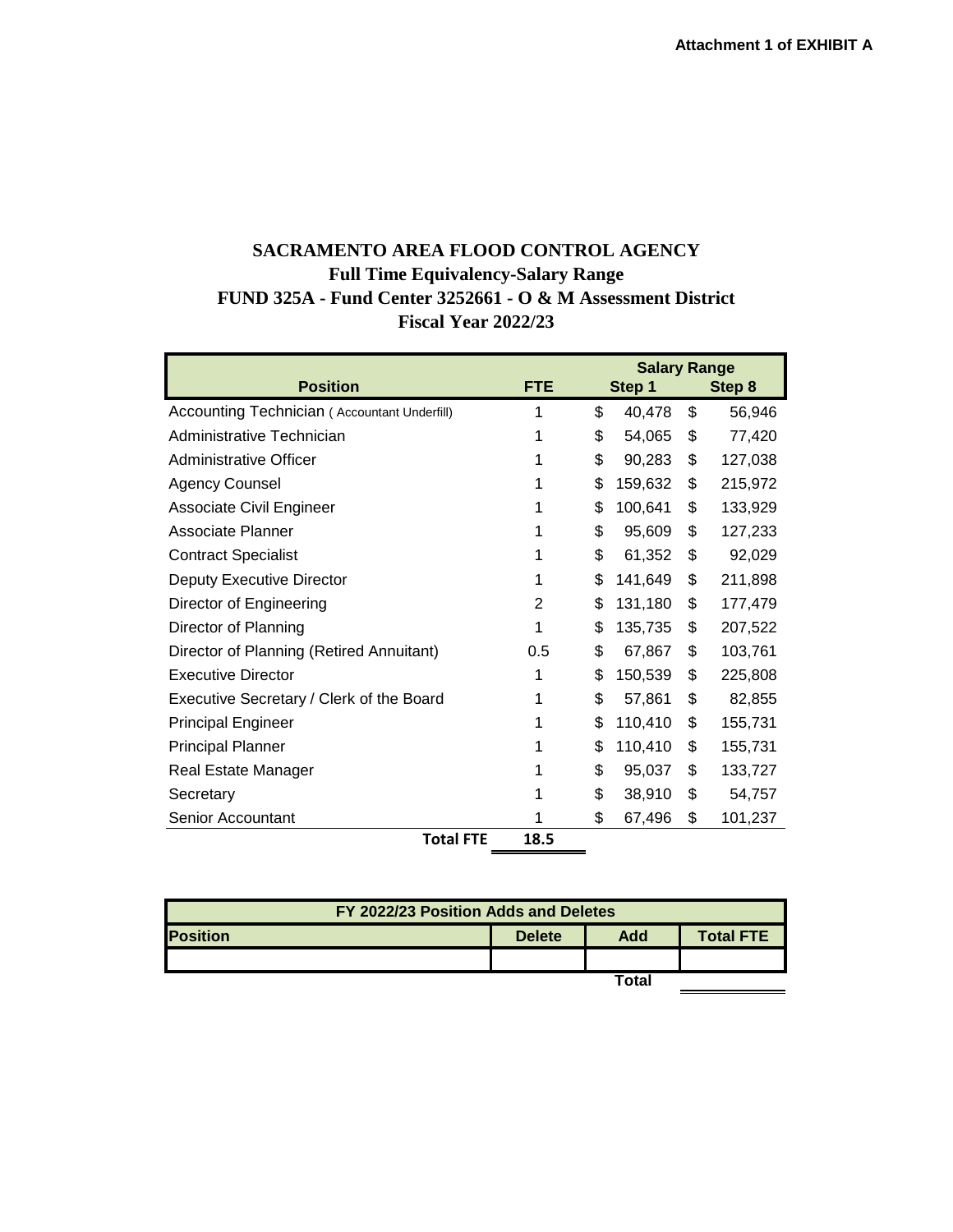## **SACRAMENTO AREA FLOOD CONTROL AGENCYDevelopment Impact Fee**

 **FUND 325F - Fund Center 3252666Fiscal Year 2022/23 Recommended Budget**

| <b>Appropriations and Financing by Object</b> | <b>FY 22/23</b><br><b>Recommended</b><br><b>Budget</b> |
|-----------------------------------------------|--------------------------------------------------------|
|                                               |                                                        |

# **Appropriations**

| <b>Financing</b><br>71 Prior Year Fund Balance | 16,652,350 |
|------------------------------------------------|------------|
| <b>Total Appropriations</b>                    | 27,772,350 |
| 79 Appropriation for Contingency               | 594,188    |
| 74 Provision for Reserve                       | 9,694,397  |
| 60 Intrafund Charges                           | 583,765    |
| 50 Interfund Transfer                          | 5,600,000  |
| 45 Infrastructure                              | 10,805,000 |
| 41 Land Acquisition                            | 420,000    |
| 30 Other Charges                               | 5,000      |
| 20 Services and Supplies                       | 70,000     |
| 10 Salaries and Benefits                       |            |

| <b>Total Financing</b>     | 27,772,350 |
|----------------------------|------------|
| 97 Other Revenue           |            |
| 96 Development Fees        | 6,400,000  |
| 95 State Grants            | 4,620,000  |
| 94 Interest Income         | 100,000    |
| 71 Reserve Release         |            |
| 71 Prior Year Fund Balance | 16,652,350 |
|                            |            |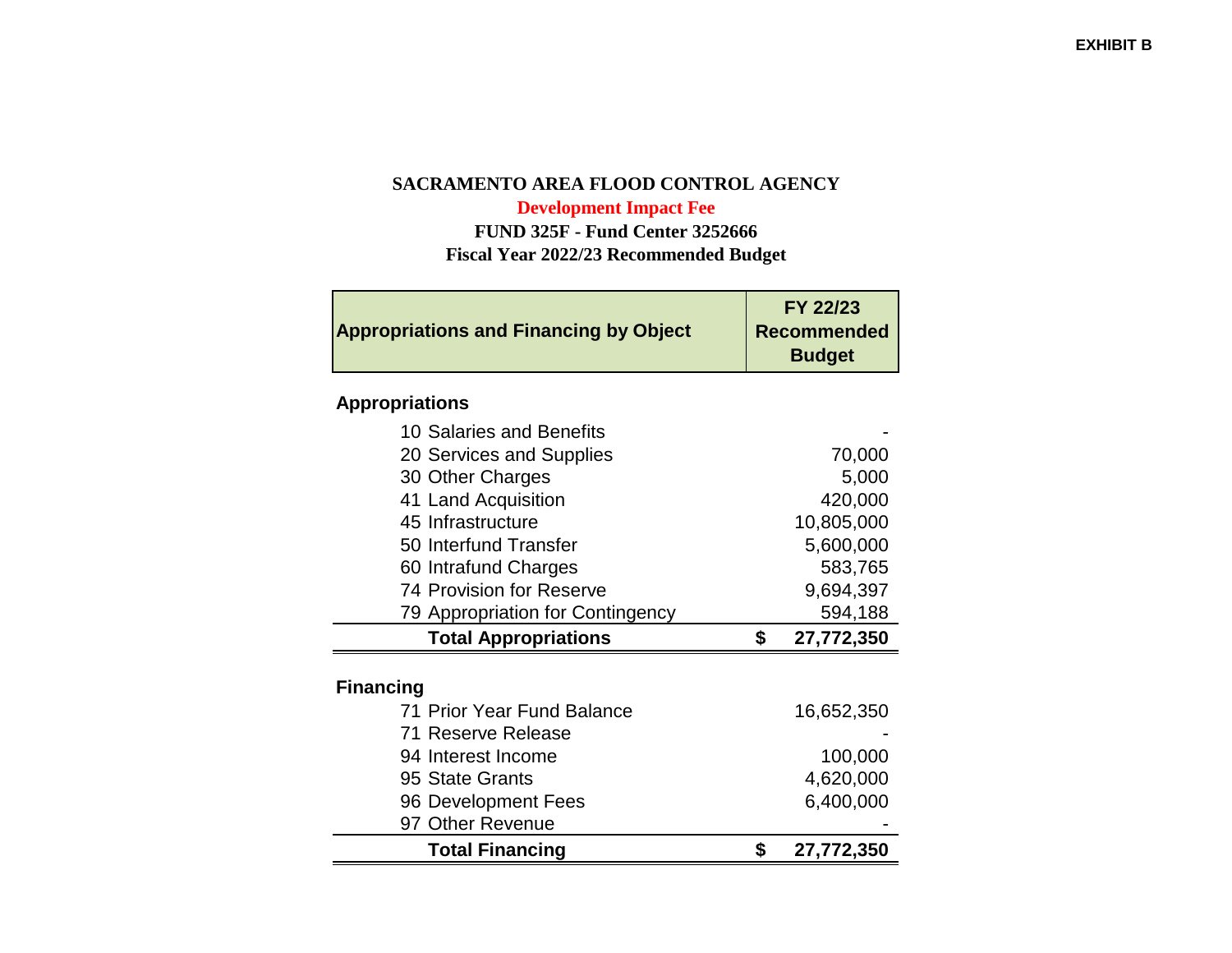### **SACRAMENTO AREA FLOOD CONTROL AGENCY FUND 325F - Fund Center 3252666 - Development Impact FeeFiscal Year 2022/23 Recommended Budget**

| Final<br>FY 18-19<br>FY 19-20<br>FY 20-21<br><b>Budget</b><br><b>Fund</b><br><b>Commitment</b>                | FY 21-22 as of<br>2021-2022         | 2022-2023<br><b>Recommended</b> |
|---------------------------------------------------------------------------------------------------------------|-------------------------------------|---------------------------------|
| <b>Center</b><br>Item<br><b>Description</b><br><b>History</b><br><b>History</b><br><b>History</b><br>(Approp) | 5/31/2022<br><b>YEE</b>             | <b>Budget</b>                   |
|                                                                                                               |                                     |                                 |
| 20206100<br>500<br>3252666<br><b>Membership Dues</b>                                                          |                                     |                                 |
| 3252666<br>20219300<br>Ref Coll/Disp Svc                                                                      |                                     |                                 |
| 3252666<br>20252500<br><b>Engineering Svcs</b><br>1.675                                                       | 1,700                               | 10,000                          |
| 3252666<br>20253100<br>Legal Svcs                                                                             |                                     |                                 |
| 3252666<br>20255200<br><b>Environmental Svcs</b>                                                              |                                     | 5,000                           |
| <b>Other Professional Svcs</b><br>3252666<br>20259100                                                         |                                     | 5,000                           |
| 20293402<br>3252666<br><b>Technical Services</b><br>9.753                                                     |                                     |                                 |
| 20293403<br><b>WR Labor - SAFCA Staff</b><br>3252666                                                          |                                     |                                 |
| 3252666<br>20293408<br>LDSIR (Tech Resources) labor<br>2,015<br>2,861<br>26,256                               | 52,000<br>52,000<br>52,000          | 50,000                          |
| 3252666<br>20293400<br>PW-Work Request Charges                                                                |                                     |                                 |
|                                                                                                               |                                     |                                 |
| <b>Subtotal 20 Object</b><br>12,268<br>4,536<br>26,256                                                        | 53,700<br>52.000<br>52,000          | 70,000                          |
|                                                                                                               |                                     |                                 |
| 3252666<br>Perm Easements<br>30351500                                                                         | 470,000                             | 5,000                           |
|                                                                                                               |                                     |                                 |
| <b>Subtotal 30 Object</b>                                                                                     | 470,000                             | 5,000                           |
|                                                                                                               |                                     |                                 |
| 3252666<br>41410100<br>Land Acq Cost<br>37,740<br>352,000                                                     | 254,000<br>304,000                  | 420,000                         |
| 3252666<br>42420100<br><b>Buildings</b>                                                                       |                                     |                                 |
| 3252666<br>45450010<br>Infrastructure - Drainage<br>3,732,683<br>27,620,525<br>12,888,326<br>13,866,487       | 17,658,884<br>14,322,652            | 10,805,000                      |
|                                                                                                               |                                     |                                 |
| 27,972,525<br>Subtotal 40 Object<br>3,732,683<br>12,926,066<br>13,866,487                                     | 17,912,884<br>14,626,652            | 11,225,000                      |
|                                                                                                               |                                     |                                 |
| 3252666<br>50598000<br><b>Operating Transfer Out</b>                                                          |                                     | 5,600,000                       |
|                                                                                                               |                                     |                                 |
| Subtotal 50 Object                                                                                            |                                     | 5,600,000                       |
|                                                                                                               |                                     |                                 |
| 3252666<br>60698000<br>Intrafund Charges<br>325,690<br>522,354<br>578,876                                     | 747,385<br>526,475<br>556,277       | 583,765                         |
|                                                                                                               |                                     |                                 |
| Subtotal 60 Object<br>325,690<br>522,354<br>578,876                                                           | 747,385<br>556,277<br>526,475       | 583,765                         |
|                                                                                                               |                                     |                                 |
| 3252666<br>79790100<br>Appropriation for Contingency<br>1,462,181                                             |                                     | 594,188                         |
|                                                                                                               |                                     |                                 |
| Subtotal 79 Object<br>1,462,181<br>$\sim$                                                                     | $\sim$                              | 594,188                         |
|                                                                                                               |                                     |                                 |
| <b>TOTAL EXPENDITURES</b><br>13,452,956<br>30,705,791<br>4,070,641<br>14,471,619                              | 18,491,359<br>15,234,929            | 18,077,953                      |
|                                                                                                               |                                     |                                 |
| <b>TOTAL REIMBURSEMENTS</b>                                                                                   |                                     |                                 |
|                                                                                                               |                                     |                                 |
| 3252666<br>94941000<br>Interest Income<br>(338, 194)<br>(332, 410)<br>(135, 499)                              | (100,000)<br>(71, 931)<br>(100,000) | (100,000)                       |
| 3252666<br>Aid Local Government<br>(1,841,999)<br>95953100                                                    | (678, 057)<br>(678, 057)            |                                 |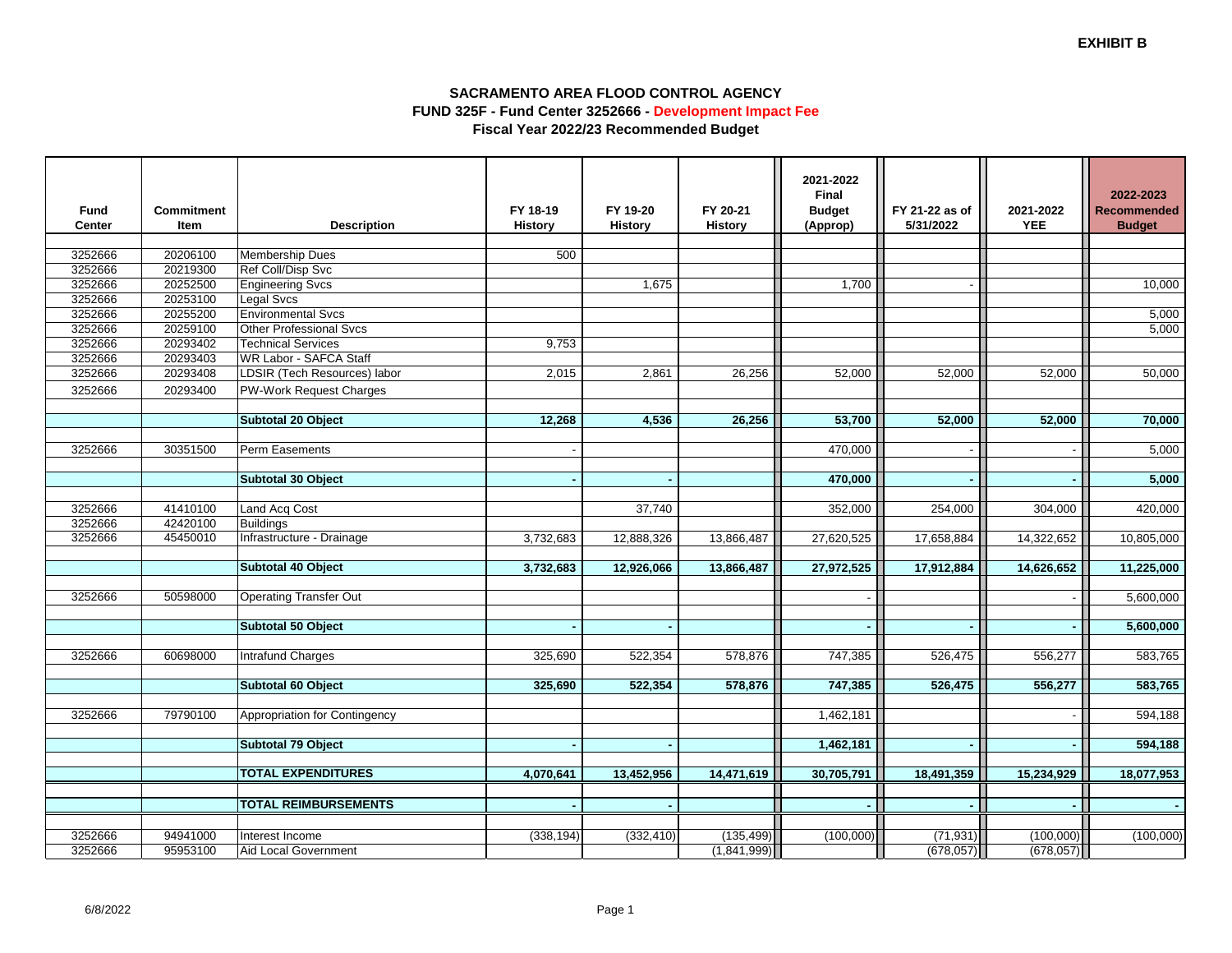### **SACRAMENTO AREA FLOOD CONTROL AGENCY FUND 325F - Fund Center 3252666 - Development Impact FeeFiscal Year 2022/23 Recommended Budget**

| Fund<br><b>Center</b> | Commitment<br>ltem | <b>Description</b>    | FY 18-19<br><b>History</b> | FY 19-20<br>History | FY 20-21<br><b>History</b> | 2021-2022<br>Final<br><b>Budget</b><br>(Approp) | FY 21-22 as of<br>5/31/2022 | 2021-2022<br>YEE. | 2022-2023<br><b>Recommended</b><br><b>Budget</b> |
|-----------------------|--------------------|-----------------------|----------------------------|---------------------|----------------------------|-------------------------------------------------|-----------------------------|-------------------|--------------------------------------------------|
| 3252666               | 95956900           | State Aid Other       | (1,628,364)                | (9,305,455)         | (8,467,005)                | (11,625,000)                                    | (8,478,457)                 | (11, 737, 139)    | (4,620,000)                                      |
| 3252666               | 96965700           | Development Fees      | (6,518,074)                | (6,202,708)         | (5,274,375)                | (6,400,000)                                     | (4,882,851)                 | (5,210,461)       | (6,400,000)                                      |
| 3252666               | 96969900           | Svc Fees Other        | (21, 395)                  | (2,027,290)         | (3,624,950)                |                                                 | (1,580,831)                 | (1,580,831)       |                                                  |
| 3252666               | 97979000           | Misc. Other           |                            | (5,000)             | (4,500)                    |                                                 |                             |                   |                                                  |
|                       |                    |                       |                            |                     |                            |                                                 |                             |                   |                                                  |
|                       |                    | <b>TOTAL REVENUES</b> | (8,506,027)                | (17, 872, 863)      | (19,348,328)               | (18, 125, 000)                                  | (15,692,127)                | (19,306,488)      | (11, 120, 000)                                   |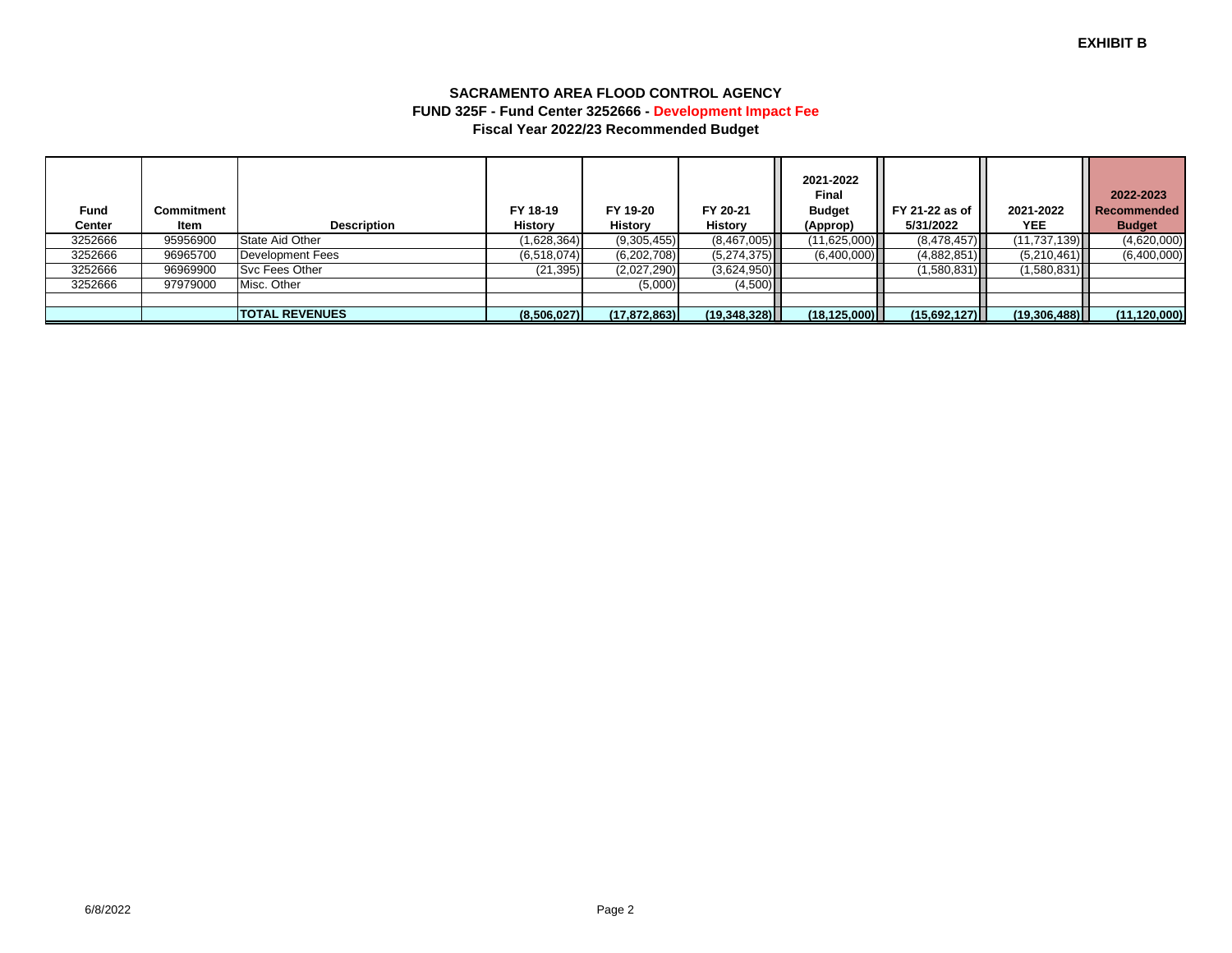# **SACRAMENTO AREA FLOOD CONTROL AGENCY**

**Natomas Basin Local Assessment District**

**FUND 325G - Fund Center 3252668**

**Fiscal Year 2022/23 Recommended Budget**

| <b>Appropriations and Financing by Object</b> | FY 22/23<br><b>Recommended</b><br><b>Budget</b> |            |  |
|-----------------------------------------------|-------------------------------------------------|------------|--|
| <b>Appropriations</b>                         |                                                 |            |  |
| 10 Salaries and Benefits                      | \$                                              |            |  |
| 20 Services and Supplies                      |                                                 | 22,000     |  |
| 50 Interfund Transfer                         |                                                 | 15,000,000 |  |
| <b>74 Provision for Reserve</b>               |                                                 | 5,354,312  |  |
| 79 Appropriation for Contingency              |                                                 | 1,100      |  |
| <b>Total Appropriations</b>                   | \$                                              | 20,377,412 |  |
| <b>Financing</b><br>59 Operating Transfers In |                                                 | 3,571,561  |  |
| 71 Prior Year Fund Balance                    |                                                 | 16,680,851 |  |
| 71 Reserve Release                            |                                                 |            |  |
| 94 Interest Income                            |                                                 | 100,000    |  |
| 95 State Grants                               |                                                 |            |  |
| 96 Special Assessment                         |                                                 | 25,000     |  |
| 97 Other Revenue                              |                                                 |            |  |
| <b>Total Financing</b>                        | \$                                              | 20,377,412 |  |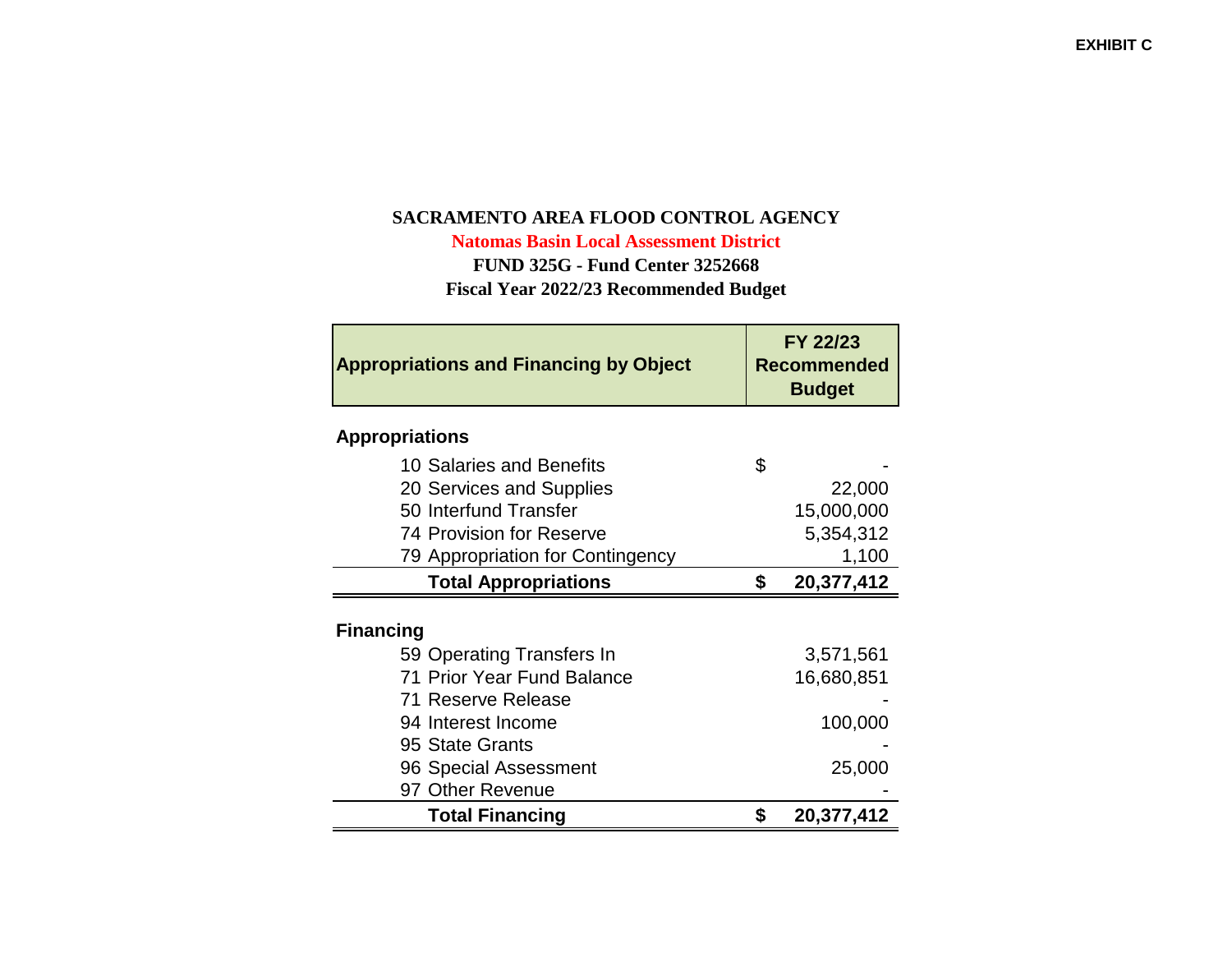### **SACRAMENTO AREA FLOOD CONTROL AGENCY FUND 325G- Fund Center 3252668 - Natomas Basin Local Assessment DistrictFiscal Year 2022/23 Recommended Budget**

|             |                   |                                    |                |                                   |                | 2021-2022<br><b>Final</b> |                |            | 2022-2023          |
|-------------|-------------------|------------------------------------|----------------|-----------------------------------|----------------|---------------------------|----------------|------------|--------------------|
| <b>Fund</b> | <b>Commitment</b> |                                    |                |                                   | FY 20-21       | <b>Budget</b>             | FY 21-22 as of | 2021-2022  | <b>Recommended</b> |
| Center      | Item              | <b>Description</b>                 |                | FY 18-19 History FY 19-20 History | <b>History</b> | (Approp)                  | 5/31/2022      | <b>YEE</b> | <b>Budget</b>      |
|             |                   |                                    |                |                                   |                |                           |                |            |                    |
| 3252668     | 20250500          | <b>Accounting Svcs</b>             | 1,667          | 1,667                             |                | 1,733                     |                | 1,733      | 2,000              |
| 3252668     | 20252500          | <b>Engineering Svcs</b>            | 17,848         | 12,352                            | 5,788          | 26,667                    | 3,786          | 3,786      | 10,000             |
| 3252668     | 20254200          | <b>Treasurer Services</b>          | 1,018          | 480                               |                | 1,500                     |                |            |                    |
| 3252668     | 20259100          | <b>Other Professional Services</b> |                |                                   |                | 100,000                   |                |            | 10,000             |
| 3252668     | 20271000          | <b>Bond Issuance Cost</b>          |                |                                   |                |                           |                |            |                    |
| 3252668     | 20291300          | Data Processing                    |                |                                   |                |                           |                |            |                    |
|             |                   |                                    |                |                                   |                |                           |                |            |                    |
|             |                   | Subtotal 20 Object                 | 20,533         | 14,499                            | 5,788          | 129,900                   | 3,786          | 5,519      | 22,000             |
|             |                   |                                    |                |                                   |                |                           |                |            |                    |
| 3252668     | 50598000          | <b>Operating Transfer Out</b>      |                |                                   |                | 15,000,000                |                |            | 15,000,000         |
|             |                   |                                    |                |                                   |                |                           |                |            |                    |
|             |                   | <b>Subtotal 50 Object</b>          |                |                                   |                | 15,000,000                |                |            | 15,000,000         |
|             |                   |                                    |                |                                   |                |                           |                |            |                    |
|             |                   |                                    |                |                                   |                |                           |                |            |                    |
| 3252668     | 79790100          | Appropriation for Contingency      |                |                                   |                | 756,495                   |                |            | 1,100              |
|             |                   | <b>Subtotal 79 Object</b>          |                |                                   |                | 756,495                   |                |            | 1,100              |
|             |                   |                                    |                |                                   |                |                           |                |            |                    |
|             |                   | <b>TOTAL EXPENDITURES</b>          | 20,533         | 14,499                            | 5,788          | 15,886,395                | 3,786          | 5,519      | 15,023,100         |
|             |                   |                                    |                |                                   |                |                           |                |            |                    |
| 3252668     | 59599100          | <b>Operating Transfers In</b>      |                |                                   |                |                           |                |            | (3,571,561)        |
|             |                   |                                    |                |                                   |                |                           |                |            |                    |
|             |                   | Subtotal 59 Object                 |                |                                   |                | $\blacksquare$            |                |            | (3,571,561)        |
|             |                   |                                    |                |                                   |                |                           |                |            |                    |
|             |                   | <b>TOTAL REIMBURSEMENTS</b>        |                |                                   |                |                           |                |            | (3,571,561)        |
|             |                   |                                    |                |                                   |                |                           |                |            |                    |
| 3252668     | 94941000          | Interest Income                    | (201, 950)     | (424, 457)                        | (154, 046)     | (100,000)                 | (66, 697)      | (100,000)  | (100,000)          |
| 3252668     | 95956900          | State Aid - Other Misc.            | (14, 316, 760) |                                   |                |                           |                |            |                    |
| 3252668     | 96960300          | <b>Special Assessment</b>          | (24, 735)      | (24, 503)                         | (14, 370)      | (25, 629)                 | (24, 910)      | (25, 629)  | (25,000)           |
| 3252668     | 97979000          | Misc. Other                        |                |                                   |                |                           | (799, 975)     | (799, 975) |                    |
|             |                   |                                    |                |                                   |                |                           |                |            |                    |
|             |                   | <b>TOTAL REVENUES</b>              | (14, 543, 445) | (448,960)                         | (168, 416)     | (125, 629)                | (891, 582)     | (925, 604) | (125,000)          |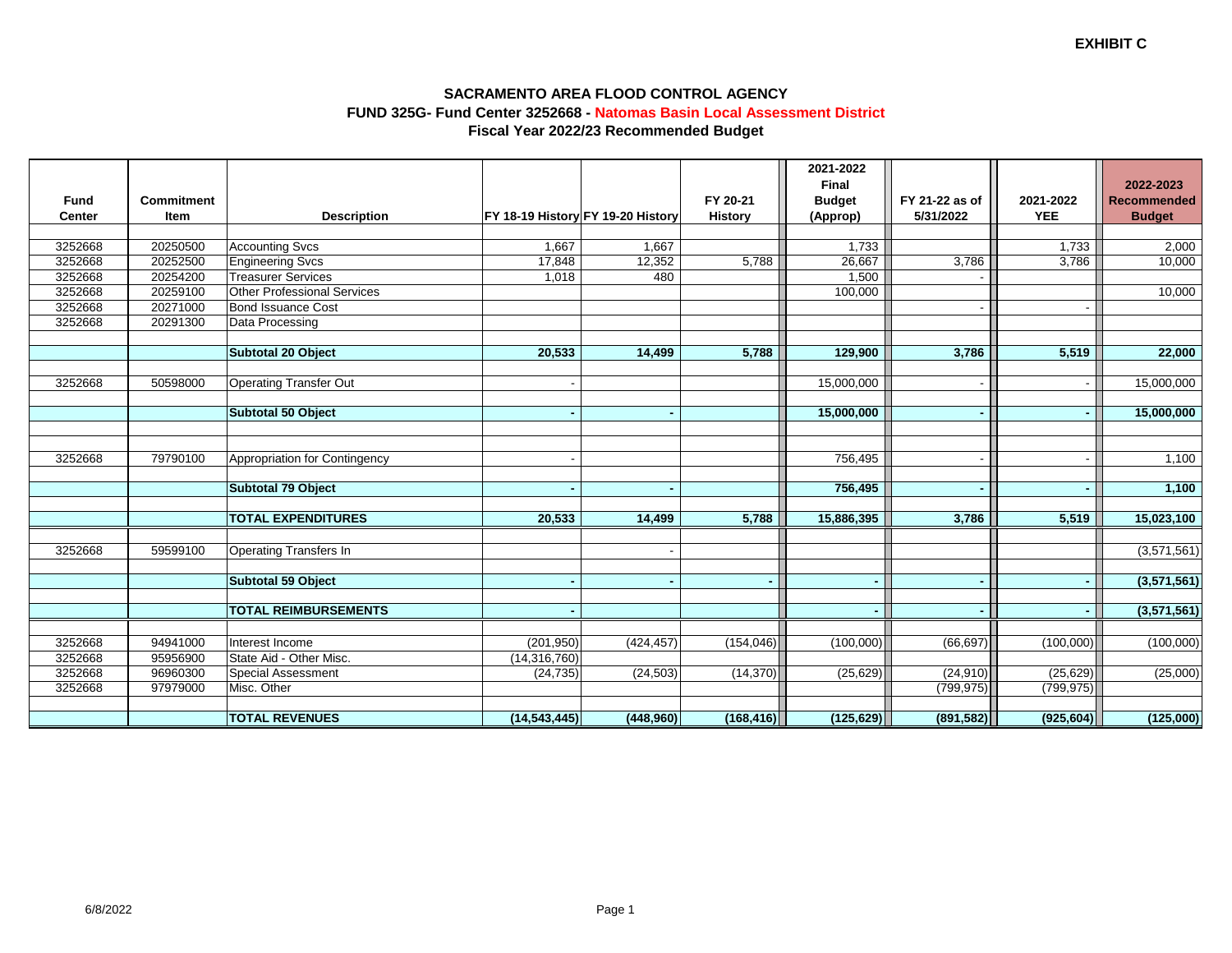## **SACRAMENTO AREA FLOOD CONTROL AGENCY**

**Consolidated Capital Assessment District No. 2FUND 325H - Fund Center 3252671 - 75**

**Fiscal Year 2022/23 Recommended Budget**

| <b>Appropriations and Financing by Object</b> | FY 22/23<br>Recommended<br><b>Budget</b> |
|-----------------------------------------------|------------------------------------------|
| <b>Appropriations</b>                         |                                          |
| 10 Salaries and Benefits                      | \$                                       |
| 20 Services and Supplies                      | 1,394,249                                |
| 30 Other Charges                              | 4,047,000                                |
| 41 Land Acquisition                           | 23,951,948                               |
| 45 Infrastructure                             | 70,049,000                               |
| 50 Interfund Transfers In                     | (20,600,000)                             |
| 60 Intrafund Charges                          | 2,205,128                                |
| 74 Provision for Reserve                      |                                          |
| 79 Appropriation for Contingency              | 5,074,966                                |
| <b>Total Appropriations</b>                   | \$<br>86,122,291                         |
| <b>Financing</b>                              |                                          |
| 59 Operating Transfers In                     | 24,301,101                               |
| 71 Prior Year Fund Balance                    | 25,274,653                               |
| 71 Reserve Release                            | 14,916,539                               |
| 94 Interest Income                            | 100,000                                  |
| 95 State Reimbursements                       | 21,411,998                               |
| 96 Special Assessment                         | 98,000                                   |
| 97 Other Revenue                              | 20,000                                   |
| <b>Total Financing</b>                        | \$<br>86,122,291                         |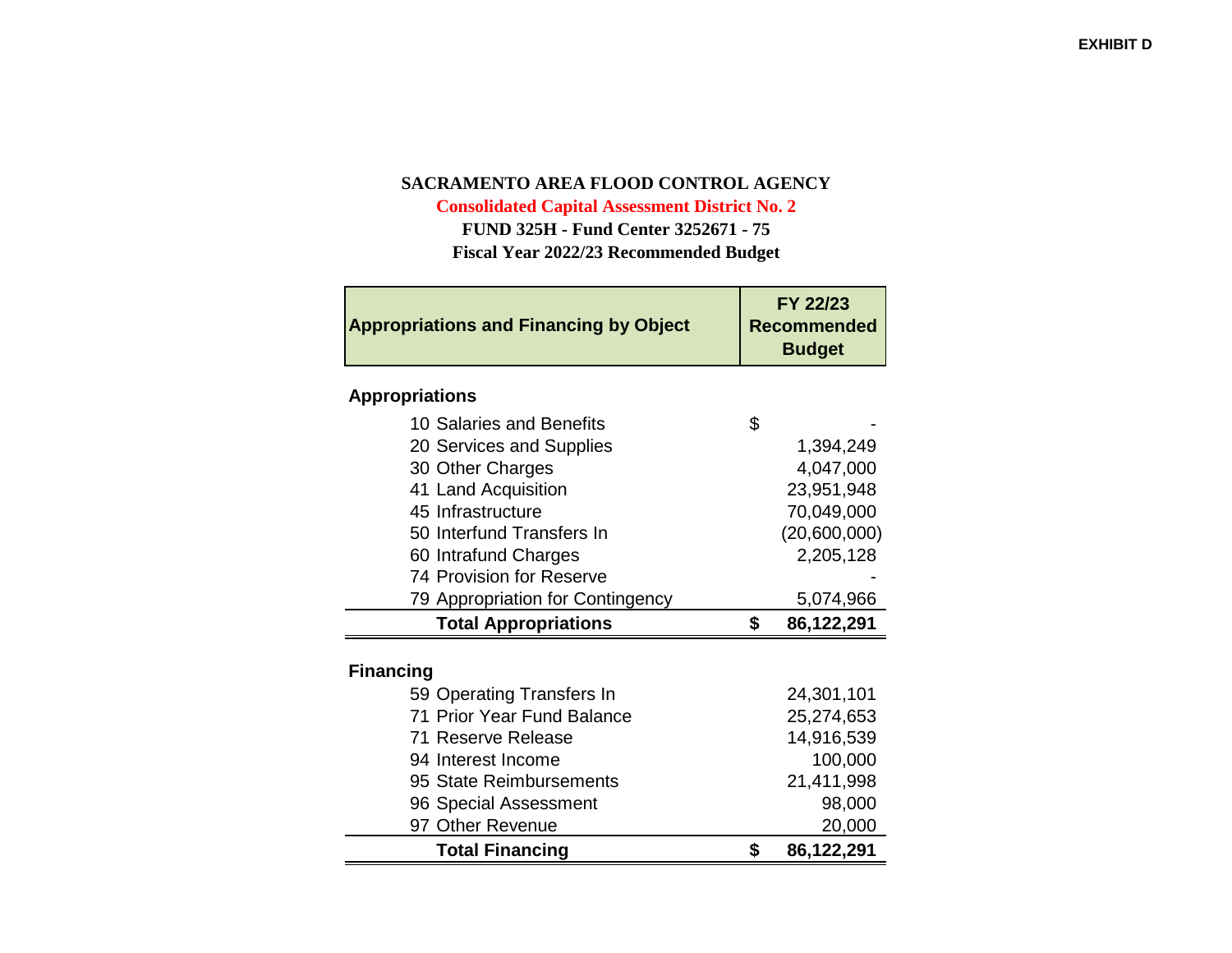### **SACRAMENTO AREA FLOOD CONTROL AGENCY FUND 325H - Fund Center 3252671 - 3252675 Consolidated Capital Assessment District No. 2Fiscal Year 2022/23 Recommended Budget**

| <b>Budget</b><br>FY 20-21<br>FY 21-22 as of<br>2021-2022<br><b>Recommended</b><br>Fund<br><b>Commitment</b><br>Center<br>FY 18-19 History FY 19-20 History<br>5/31/2022<br><b>YEE</b><br>Item<br><b>Description</b><br><b>History</b><br>(Approp)<br><b>Budget</b><br>3252671 - 75<br>20203804<br><b>Advertising/Legal Notices</b><br>26<br>20203804<br>3252671 - 75<br>1,051<br><b>Workplace Amenities</b><br>1,000<br>3252671 - 75<br>20204400<br>Employee Commute Exp<br>4,900<br>9,800<br>11,760<br>7,840<br>11,760<br>3252671 - 75<br>20206100<br><b>Membership Dues</b><br>14,000<br>7,650<br>2,508<br>2,363<br>6,228<br>10,000<br>12,000<br>3252671 - 75<br>20206200<br>284<br>Mgmt Reimb/Dues/Fees<br>$3252671 - 75$<br>20207600<br><b>Office Supplies</b><br>4,661<br>5,000<br>3252671 - 75<br>20208500<br>276<br><b>Prinitng Services</b><br>3252671 - 75<br>20214100<br>Land Imp Maint Svc<br>27,671<br>76,959<br>81,175<br>417,000<br>75,870<br>132,000<br>291,749<br>3252671 - 75<br>20218200<br><b>Construction Contracts</b><br>13,954<br>1,051<br>3252671 - 75<br>20218500<br>5,338<br>5,836<br>60<br>20,000<br>60<br>1,200<br>15,000<br>Permits<br>3252671 - 75<br>20219100<br>25,483<br>30,000<br>22,692<br>27,508<br>12,401<br>26,600<br>27,000<br>Electricity<br>3252671 - 75<br>20219300<br>Ref Coll/Disp Service<br>348<br>1,583<br>3,734<br>4,000<br>3,218<br>4,000<br>5,000<br>80,324<br>3252671 - 75<br>20219800<br>108,704<br>70,332<br>135,500<br>112,147<br>135,500<br>Water<br>145,000<br>3252671 - 75<br>20226400<br><b>Modular Furniture</b><br>38,807<br>96<br>20227500<br>3252671 - 75<br>3,007<br>2,067<br>Rent/Lease Eq<br>2,924<br>5,000<br>5,000<br>3252671 - 75<br>20250500<br><b>Accounting Services</b><br>23,780<br>20252100<br>3252671 - 75<br><b>Temporary Svc</b><br>20252500<br>3252671 - 75<br>287,000<br>405,000<br><b>Engineering Svcs</b><br>641,169<br>518,138<br>301,021<br>809,000<br>156,832<br>3252671 - 75<br>20253100<br>15,000<br>Legal Svcs<br>9,421<br>10,000<br>3252671 - 75<br>20254200<br><b>Treasurer Services</b><br>3,897<br>3,109<br>6,500<br>3252671 - 75<br>20255100<br>45,000<br><b>Planning Services</b><br>21,519<br>39,000<br>3252671 - 75<br>20255200<br>340,000<br><b>Environmental Svcs</b><br>280,017<br>235,700<br>328,677<br>385,000<br>198,130<br>265,000<br>3252671 - 75<br>20258200<br><b>Public Outreach Svcs</b><br>3252671 - 75<br>20258500<br><b>Facilitation Services</b><br>1,917<br>3252671 - 75<br>20259100<br>9,127<br><b>Other Professional Svcs</b><br>153,565<br>13,918<br>62,000<br>18,062<br>29,600<br>39,000<br>3252671 - 75<br>20241000<br><b>Bond Issuance Cost</b><br>492,063<br>20283101<br>3252671 - 75<br>60<br>100<br>Fees<br><b>GS Contract Services</b><br>11,912<br>3252671 - 75<br>20291900<br>7,398<br>7,445<br>7,500<br>11,912<br>15,000<br>4,830<br>20292900<br>28,742<br>3252671 - 75<br>7,640<br>50,000<br>35,000<br><b>GS Pump Maint</b><br>20293401<br>3252671 - 75<br><b>AFS Svcs</b><br>$\overline{4}$<br>10<br>10<br>3252671 - 75<br>20293402<br><b>Technical Services</b><br>328<br>850<br>4,000<br>4.049<br>8,933<br>763<br>5,100<br>3252671 - 75<br>20293403<br><b>WR Labor - Drainage</b><br>261<br>50,000<br>30,045<br>31,000<br>50,000<br>3252671 - 75<br>20293408<br>10<br><b>LDSIR Services</b><br>3252671 - 75<br>20294300<br>139,554<br>139,377<br>GS - Leased Space<br>131,324<br>136,818<br>139,376<br>Transfer In/Out<br>3252671 - 75<br>20299900<br>166,000<br>166,000<br>2,157,914<br>1,394,249<br>Subtotal 20 Object<br>1,305,516<br>1,606,705<br>1,033,034<br>1,001,690<br>1,355,409<br>3252671 - 75<br>30345000<br>Taxes/Licenses/Assessments<br>65,420<br>72,476<br>120,800<br>142,000<br>88,313<br>115,056<br>121,205 |              |          |                            |           |         | 2021-2022<br>Final |           |           | 2022-2023 |
|----------------------------------------------------------------------------------------------------------------------------------------------------------------------------------------------------------------------------------------------------------------------------------------------------------------------------------------------------------------------------------------------------------------------------------------------------------------------------------------------------------------------------------------------------------------------------------------------------------------------------------------------------------------------------------------------------------------------------------------------------------------------------------------------------------------------------------------------------------------------------------------------------------------------------------------------------------------------------------------------------------------------------------------------------------------------------------------------------------------------------------------------------------------------------------------------------------------------------------------------------------------------------------------------------------------------------------------------------------------------------------------------------------------------------------------------------------------------------------------------------------------------------------------------------------------------------------------------------------------------------------------------------------------------------------------------------------------------------------------------------------------------------------------------------------------------------------------------------------------------------------------------------------------------------------------------------------------------------------------------------------------------------------------------------------------------------------------------------------------------------------------------------------------------------------------------------------------------------------------------------------------------------------------------------------------------------------------------------------------------------------------------------------------------------------------------------------------------------------------------------------------------------------------------------------------------------------------------------------------------------------------------------------------------------------------------------------------------------------------------------------------------------------------------------------------------------------------------------------------------------------------------------------------------------------------------------------------------------------------------------------------------------------------------------------------------------------------------------------------------------------------------------------------------------------------------------------------------------------------------------------------------------------------------------------------------------------------------------------------------------------------------------------------------------------------------------------------------------------------------------------------------------------------------------------------------------------------------------------------------------------------------------------------------------------------------------------------------------------------------------------------|--------------|----------|----------------------------|-----------|---------|--------------------|-----------|-----------|-----------|
|                                                                                                                                                                                                                                                                                                                                                                                                                                                                                                                                                                                                                                                                                                                                                                                                                                                                                                                                                                                                                                                                                                                                                                                                                                                                                                                                                                                                                                                                                                                                                                                                                                                                                                                                                                                                                                                                                                                                                                                                                                                                                                                                                                                                                                                                                                                                                                                                                                                                                                                                                                                                                                                                                                                                                                                                                                                                                                                                                                                                                                                                                                                                                                                                                                                                                                                                                                                                                                                                                                                                                                                                                                                                                                                                                                |              |          |                            |           |         |                    |           |           |           |
|                                                                                                                                                                                                                                                                                                                                                                                                                                                                                                                                                                                                                                                                                                                                                                                                                                                                                                                                                                                                                                                                                                                                                                                                                                                                                                                                                                                                                                                                                                                                                                                                                                                                                                                                                                                                                                                                                                                                                                                                                                                                                                                                                                                                                                                                                                                                                                                                                                                                                                                                                                                                                                                                                                                                                                                                                                                                                                                                                                                                                                                                                                                                                                                                                                                                                                                                                                                                                                                                                                                                                                                                                                                                                                                                                                |              |          |                            |           |         |                    |           |           |           |
|                                                                                                                                                                                                                                                                                                                                                                                                                                                                                                                                                                                                                                                                                                                                                                                                                                                                                                                                                                                                                                                                                                                                                                                                                                                                                                                                                                                                                                                                                                                                                                                                                                                                                                                                                                                                                                                                                                                                                                                                                                                                                                                                                                                                                                                                                                                                                                                                                                                                                                                                                                                                                                                                                                                                                                                                                                                                                                                                                                                                                                                                                                                                                                                                                                                                                                                                                                                                                                                                                                                                                                                                                                                                                                                                                                |              |          |                            |           |         |                    |           |           |           |
|                                                                                                                                                                                                                                                                                                                                                                                                                                                                                                                                                                                                                                                                                                                                                                                                                                                                                                                                                                                                                                                                                                                                                                                                                                                                                                                                                                                                                                                                                                                                                                                                                                                                                                                                                                                                                                                                                                                                                                                                                                                                                                                                                                                                                                                                                                                                                                                                                                                                                                                                                                                                                                                                                                                                                                                                                                                                                                                                                                                                                                                                                                                                                                                                                                                                                                                                                                                                                                                                                                                                                                                                                                                                                                                                                                |              |          |                            |           |         |                    |           |           |           |
|                                                                                                                                                                                                                                                                                                                                                                                                                                                                                                                                                                                                                                                                                                                                                                                                                                                                                                                                                                                                                                                                                                                                                                                                                                                                                                                                                                                                                                                                                                                                                                                                                                                                                                                                                                                                                                                                                                                                                                                                                                                                                                                                                                                                                                                                                                                                                                                                                                                                                                                                                                                                                                                                                                                                                                                                                                                                                                                                                                                                                                                                                                                                                                                                                                                                                                                                                                                                                                                                                                                                                                                                                                                                                                                                                                |              |          |                            |           |         |                    |           |           |           |
|                                                                                                                                                                                                                                                                                                                                                                                                                                                                                                                                                                                                                                                                                                                                                                                                                                                                                                                                                                                                                                                                                                                                                                                                                                                                                                                                                                                                                                                                                                                                                                                                                                                                                                                                                                                                                                                                                                                                                                                                                                                                                                                                                                                                                                                                                                                                                                                                                                                                                                                                                                                                                                                                                                                                                                                                                                                                                                                                                                                                                                                                                                                                                                                                                                                                                                                                                                                                                                                                                                                                                                                                                                                                                                                                                                |              |          |                            |           |         |                    |           |           |           |
|                                                                                                                                                                                                                                                                                                                                                                                                                                                                                                                                                                                                                                                                                                                                                                                                                                                                                                                                                                                                                                                                                                                                                                                                                                                                                                                                                                                                                                                                                                                                                                                                                                                                                                                                                                                                                                                                                                                                                                                                                                                                                                                                                                                                                                                                                                                                                                                                                                                                                                                                                                                                                                                                                                                                                                                                                                                                                                                                                                                                                                                                                                                                                                                                                                                                                                                                                                                                                                                                                                                                                                                                                                                                                                                                                                |              |          |                            |           |         |                    |           |           |           |
|                                                                                                                                                                                                                                                                                                                                                                                                                                                                                                                                                                                                                                                                                                                                                                                                                                                                                                                                                                                                                                                                                                                                                                                                                                                                                                                                                                                                                                                                                                                                                                                                                                                                                                                                                                                                                                                                                                                                                                                                                                                                                                                                                                                                                                                                                                                                                                                                                                                                                                                                                                                                                                                                                                                                                                                                                                                                                                                                                                                                                                                                                                                                                                                                                                                                                                                                                                                                                                                                                                                                                                                                                                                                                                                                                                |              |          |                            |           |         |                    |           |           |           |
|                                                                                                                                                                                                                                                                                                                                                                                                                                                                                                                                                                                                                                                                                                                                                                                                                                                                                                                                                                                                                                                                                                                                                                                                                                                                                                                                                                                                                                                                                                                                                                                                                                                                                                                                                                                                                                                                                                                                                                                                                                                                                                                                                                                                                                                                                                                                                                                                                                                                                                                                                                                                                                                                                                                                                                                                                                                                                                                                                                                                                                                                                                                                                                                                                                                                                                                                                                                                                                                                                                                                                                                                                                                                                                                                                                |              |          |                            |           |         |                    |           |           |           |
|                                                                                                                                                                                                                                                                                                                                                                                                                                                                                                                                                                                                                                                                                                                                                                                                                                                                                                                                                                                                                                                                                                                                                                                                                                                                                                                                                                                                                                                                                                                                                                                                                                                                                                                                                                                                                                                                                                                                                                                                                                                                                                                                                                                                                                                                                                                                                                                                                                                                                                                                                                                                                                                                                                                                                                                                                                                                                                                                                                                                                                                                                                                                                                                                                                                                                                                                                                                                                                                                                                                                                                                                                                                                                                                                                                |              |          |                            |           |         |                    |           |           |           |
|                                                                                                                                                                                                                                                                                                                                                                                                                                                                                                                                                                                                                                                                                                                                                                                                                                                                                                                                                                                                                                                                                                                                                                                                                                                                                                                                                                                                                                                                                                                                                                                                                                                                                                                                                                                                                                                                                                                                                                                                                                                                                                                                                                                                                                                                                                                                                                                                                                                                                                                                                                                                                                                                                                                                                                                                                                                                                                                                                                                                                                                                                                                                                                                                                                                                                                                                                                                                                                                                                                                                                                                                                                                                                                                                                                |              |          |                            |           |         |                    |           |           |           |
|                                                                                                                                                                                                                                                                                                                                                                                                                                                                                                                                                                                                                                                                                                                                                                                                                                                                                                                                                                                                                                                                                                                                                                                                                                                                                                                                                                                                                                                                                                                                                                                                                                                                                                                                                                                                                                                                                                                                                                                                                                                                                                                                                                                                                                                                                                                                                                                                                                                                                                                                                                                                                                                                                                                                                                                                                                                                                                                                                                                                                                                                                                                                                                                                                                                                                                                                                                                                                                                                                                                                                                                                                                                                                                                                                                |              |          |                            |           |         |                    |           |           |           |
|                                                                                                                                                                                                                                                                                                                                                                                                                                                                                                                                                                                                                                                                                                                                                                                                                                                                                                                                                                                                                                                                                                                                                                                                                                                                                                                                                                                                                                                                                                                                                                                                                                                                                                                                                                                                                                                                                                                                                                                                                                                                                                                                                                                                                                                                                                                                                                                                                                                                                                                                                                                                                                                                                                                                                                                                                                                                                                                                                                                                                                                                                                                                                                                                                                                                                                                                                                                                                                                                                                                                                                                                                                                                                                                                                                |              |          |                            |           |         |                    |           |           |           |
|                                                                                                                                                                                                                                                                                                                                                                                                                                                                                                                                                                                                                                                                                                                                                                                                                                                                                                                                                                                                                                                                                                                                                                                                                                                                                                                                                                                                                                                                                                                                                                                                                                                                                                                                                                                                                                                                                                                                                                                                                                                                                                                                                                                                                                                                                                                                                                                                                                                                                                                                                                                                                                                                                                                                                                                                                                                                                                                                                                                                                                                                                                                                                                                                                                                                                                                                                                                                                                                                                                                                                                                                                                                                                                                                                                |              |          |                            |           |         |                    |           |           |           |
|                                                                                                                                                                                                                                                                                                                                                                                                                                                                                                                                                                                                                                                                                                                                                                                                                                                                                                                                                                                                                                                                                                                                                                                                                                                                                                                                                                                                                                                                                                                                                                                                                                                                                                                                                                                                                                                                                                                                                                                                                                                                                                                                                                                                                                                                                                                                                                                                                                                                                                                                                                                                                                                                                                                                                                                                                                                                                                                                                                                                                                                                                                                                                                                                                                                                                                                                                                                                                                                                                                                                                                                                                                                                                                                                                                |              |          |                            |           |         |                    |           |           |           |
|                                                                                                                                                                                                                                                                                                                                                                                                                                                                                                                                                                                                                                                                                                                                                                                                                                                                                                                                                                                                                                                                                                                                                                                                                                                                                                                                                                                                                                                                                                                                                                                                                                                                                                                                                                                                                                                                                                                                                                                                                                                                                                                                                                                                                                                                                                                                                                                                                                                                                                                                                                                                                                                                                                                                                                                                                                                                                                                                                                                                                                                                                                                                                                                                                                                                                                                                                                                                                                                                                                                                                                                                                                                                                                                                                                |              |          |                            |           |         |                    |           |           |           |
|                                                                                                                                                                                                                                                                                                                                                                                                                                                                                                                                                                                                                                                                                                                                                                                                                                                                                                                                                                                                                                                                                                                                                                                                                                                                                                                                                                                                                                                                                                                                                                                                                                                                                                                                                                                                                                                                                                                                                                                                                                                                                                                                                                                                                                                                                                                                                                                                                                                                                                                                                                                                                                                                                                                                                                                                                                                                                                                                                                                                                                                                                                                                                                                                                                                                                                                                                                                                                                                                                                                                                                                                                                                                                                                                                                |              |          |                            |           |         |                    |           |           |           |
|                                                                                                                                                                                                                                                                                                                                                                                                                                                                                                                                                                                                                                                                                                                                                                                                                                                                                                                                                                                                                                                                                                                                                                                                                                                                                                                                                                                                                                                                                                                                                                                                                                                                                                                                                                                                                                                                                                                                                                                                                                                                                                                                                                                                                                                                                                                                                                                                                                                                                                                                                                                                                                                                                                                                                                                                                                                                                                                                                                                                                                                                                                                                                                                                                                                                                                                                                                                                                                                                                                                                                                                                                                                                                                                                                                |              |          |                            |           |         |                    |           |           |           |
|                                                                                                                                                                                                                                                                                                                                                                                                                                                                                                                                                                                                                                                                                                                                                                                                                                                                                                                                                                                                                                                                                                                                                                                                                                                                                                                                                                                                                                                                                                                                                                                                                                                                                                                                                                                                                                                                                                                                                                                                                                                                                                                                                                                                                                                                                                                                                                                                                                                                                                                                                                                                                                                                                                                                                                                                                                                                                                                                                                                                                                                                                                                                                                                                                                                                                                                                                                                                                                                                                                                                                                                                                                                                                                                                                                |              |          |                            |           |         |                    |           |           |           |
|                                                                                                                                                                                                                                                                                                                                                                                                                                                                                                                                                                                                                                                                                                                                                                                                                                                                                                                                                                                                                                                                                                                                                                                                                                                                                                                                                                                                                                                                                                                                                                                                                                                                                                                                                                                                                                                                                                                                                                                                                                                                                                                                                                                                                                                                                                                                                                                                                                                                                                                                                                                                                                                                                                                                                                                                                                                                                                                                                                                                                                                                                                                                                                                                                                                                                                                                                                                                                                                                                                                                                                                                                                                                                                                                                                |              |          |                            |           |         |                    |           |           |           |
|                                                                                                                                                                                                                                                                                                                                                                                                                                                                                                                                                                                                                                                                                                                                                                                                                                                                                                                                                                                                                                                                                                                                                                                                                                                                                                                                                                                                                                                                                                                                                                                                                                                                                                                                                                                                                                                                                                                                                                                                                                                                                                                                                                                                                                                                                                                                                                                                                                                                                                                                                                                                                                                                                                                                                                                                                                                                                                                                                                                                                                                                                                                                                                                                                                                                                                                                                                                                                                                                                                                                                                                                                                                                                                                                                                |              |          |                            |           |         |                    |           |           |           |
|                                                                                                                                                                                                                                                                                                                                                                                                                                                                                                                                                                                                                                                                                                                                                                                                                                                                                                                                                                                                                                                                                                                                                                                                                                                                                                                                                                                                                                                                                                                                                                                                                                                                                                                                                                                                                                                                                                                                                                                                                                                                                                                                                                                                                                                                                                                                                                                                                                                                                                                                                                                                                                                                                                                                                                                                                                                                                                                                                                                                                                                                                                                                                                                                                                                                                                                                                                                                                                                                                                                                                                                                                                                                                                                                                                |              |          |                            |           |         |                    |           |           |           |
|                                                                                                                                                                                                                                                                                                                                                                                                                                                                                                                                                                                                                                                                                                                                                                                                                                                                                                                                                                                                                                                                                                                                                                                                                                                                                                                                                                                                                                                                                                                                                                                                                                                                                                                                                                                                                                                                                                                                                                                                                                                                                                                                                                                                                                                                                                                                                                                                                                                                                                                                                                                                                                                                                                                                                                                                                                                                                                                                                                                                                                                                                                                                                                                                                                                                                                                                                                                                                                                                                                                                                                                                                                                                                                                                                                |              |          |                            |           |         |                    |           |           |           |
|                                                                                                                                                                                                                                                                                                                                                                                                                                                                                                                                                                                                                                                                                                                                                                                                                                                                                                                                                                                                                                                                                                                                                                                                                                                                                                                                                                                                                                                                                                                                                                                                                                                                                                                                                                                                                                                                                                                                                                                                                                                                                                                                                                                                                                                                                                                                                                                                                                                                                                                                                                                                                                                                                                                                                                                                                                                                                                                                                                                                                                                                                                                                                                                                                                                                                                                                                                                                                                                                                                                                                                                                                                                                                                                                                                |              |          |                            |           |         |                    |           |           |           |
|                                                                                                                                                                                                                                                                                                                                                                                                                                                                                                                                                                                                                                                                                                                                                                                                                                                                                                                                                                                                                                                                                                                                                                                                                                                                                                                                                                                                                                                                                                                                                                                                                                                                                                                                                                                                                                                                                                                                                                                                                                                                                                                                                                                                                                                                                                                                                                                                                                                                                                                                                                                                                                                                                                                                                                                                                                                                                                                                                                                                                                                                                                                                                                                                                                                                                                                                                                                                                                                                                                                                                                                                                                                                                                                                                                |              |          |                            |           |         |                    |           |           |           |
|                                                                                                                                                                                                                                                                                                                                                                                                                                                                                                                                                                                                                                                                                                                                                                                                                                                                                                                                                                                                                                                                                                                                                                                                                                                                                                                                                                                                                                                                                                                                                                                                                                                                                                                                                                                                                                                                                                                                                                                                                                                                                                                                                                                                                                                                                                                                                                                                                                                                                                                                                                                                                                                                                                                                                                                                                                                                                                                                                                                                                                                                                                                                                                                                                                                                                                                                                                                                                                                                                                                                                                                                                                                                                                                                                                |              |          |                            |           |         |                    |           |           |           |
|                                                                                                                                                                                                                                                                                                                                                                                                                                                                                                                                                                                                                                                                                                                                                                                                                                                                                                                                                                                                                                                                                                                                                                                                                                                                                                                                                                                                                                                                                                                                                                                                                                                                                                                                                                                                                                                                                                                                                                                                                                                                                                                                                                                                                                                                                                                                                                                                                                                                                                                                                                                                                                                                                                                                                                                                                                                                                                                                                                                                                                                                                                                                                                                                                                                                                                                                                                                                                                                                                                                                                                                                                                                                                                                                                                |              |          |                            |           |         |                    |           |           |           |
|                                                                                                                                                                                                                                                                                                                                                                                                                                                                                                                                                                                                                                                                                                                                                                                                                                                                                                                                                                                                                                                                                                                                                                                                                                                                                                                                                                                                                                                                                                                                                                                                                                                                                                                                                                                                                                                                                                                                                                                                                                                                                                                                                                                                                                                                                                                                                                                                                                                                                                                                                                                                                                                                                                                                                                                                                                                                                                                                                                                                                                                                                                                                                                                                                                                                                                                                                                                                                                                                                                                                                                                                                                                                                                                                                                |              |          |                            |           |         |                    |           |           |           |
|                                                                                                                                                                                                                                                                                                                                                                                                                                                                                                                                                                                                                                                                                                                                                                                                                                                                                                                                                                                                                                                                                                                                                                                                                                                                                                                                                                                                                                                                                                                                                                                                                                                                                                                                                                                                                                                                                                                                                                                                                                                                                                                                                                                                                                                                                                                                                                                                                                                                                                                                                                                                                                                                                                                                                                                                                                                                                                                                                                                                                                                                                                                                                                                                                                                                                                                                                                                                                                                                                                                                                                                                                                                                                                                                                                |              |          |                            |           |         |                    |           |           |           |
|                                                                                                                                                                                                                                                                                                                                                                                                                                                                                                                                                                                                                                                                                                                                                                                                                                                                                                                                                                                                                                                                                                                                                                                                                                                                                                                                                                                                                                                                                                                                                                                                                                                                                                                                                                                                                                                                                                                                                                                                                                                                                                                                                                                                                                                                                                                                                                                                                                                                                                                                                                                                                                                                                                                                                                                                                                                                                                                                                                                                                                                                                                                                                                                                                                                                                                                                                                                                                                                                                                                                                                                                                                                                                                                                                                |              |          |                            |           |         |                    |           |           |           |
|                                                                                                                                                                                                                                                                                                                                                                                                                                                                                                                                                                                                                                                                                                                                                                                                                                                                                                                                                                                                                                                                                                                                                                                                                                                                                                                                                                                                                                                                                                                                                                                                                                                                                                                                                                                                                                                                                                                                                                                                                                                                                                                                                                                                                                                                                                                                                                                                                                                                                                                                                                                                                                                                                                                                                                                                                                                                                                                                                                                                                                                                                                                                                                                                                                                                                                                                                                                                                                                                                                                                                                                                                                                                                                                                                                |              |          |                            |           |         |                    |           |           |           |
|                                                                                                                                                                                                                                                                                                                                                                                                                                                                                                                                                                                                                                                                                                                                                                                                                                                                                                                                                                                                                                                                                                                                                                                                                                                                                                                                                                                                                                                                                                                                                                                                                                                                                                                                                                                                                                                                                                                                                                                                                                                                                                                                                                                                                                                                                                                                                                                                                                                                                                                                                                                                                                                                                                                                                                                                                                                                                                                                                                                                                                                                                                                                                                                                                                                                                                                                                                                                                                                                                                                                                                                                                                                                                                                                                                |              |          |                            |           |         |                    |           |           |           |
|                                                                                                                                                                                                                                                                                                                                                                                                                                                                                                                                                                                                                                                                                                                                                                                                                                                                                                                                                                                                                                                                                                                                                                                                                                                                                                                                                                                                                                                                                                                                                                                                                                                                                                                                                                                                                                                                                                                                                                                                                                                                                                                                                                                                                                                                                                                                                                                                                                                                                                                                                                                                                                                                                                                                                                                                                                                                                                                                                                                                                                                                                                                                                                                                                                                                                                                                                                                                                                                                                                                                                                                                                                                                                                                                                                |              |          |                            |           |         |                    |           |           |           |
|                                                                                                                                                                                                                                                                                                                                                                                                                                                                                                                                                                                                                                                                                                                                                                                                                                                                                                                                                                                                                                                                                                                                                                                                                                                                                                                                                                                                                                                                                                                                                                                                                                                                                                                                                                                                                                                                                                                                                                                                                                                                                                                                                                                                                                                                                                                                                                                                                                                                                                                                                                                                                                                                                                                                                                                                                                                                                                                                                                                                                                                                                                                                                                                                                                                                                                                                                                                                                                                                                                                                                                                                                                                                                                                                                                |              |          |                            |           |         |                    |           |           |           |
|                                                                                                                                                                                                                                                                                                                                                                                                                                                                                                                                                                                                                                                                                                                                                                                                                                                                                                                                                                                                                                                                                                                                                                                                                                                                                                                                                                                                                                                                                                                                                                                                                                                                                                                                                                                                                                                                                                                                                                                                                                                                                                                                                                                                                                                                                                                                                                                                                                                                                                                                                                                                                                                                                                                                                                                                                                                                                                                                                                                                                                                                                                                                                                                                                                                                                                                                                                                                                                                                                                                                                                                                                                                                                                                                                                |              |          |                            |           |         |                    |           |           |           |
|                                                                                                                                                                                                                                                                                                                                                                                                                                                                                                                                                                                                                                                                                                                                                                                                                                                                                                                                                                                                                                                                                                                                                                                                                                                                                                                                                                                                                                                                                                                                                                                                                                                                                                                                                                                                                                                                                                                                                                                                                                                                                                                                                                                                                                                                                                                                                                                                                                                                                                                                                                                                                                                                                                                                                                                                                                                                                                                                                                                                                                                                                                                                                                                                                                                                                                                                                                                                                                                                                                                                                                                                                                                                                                                                                                |              |          |                            |           |         |                    |           |           |           |
|                                                                                                                                                                                                                                                                                                                                                                                                                                                                                                                                                                                                                                                                                                                                                                                                                                                                                                                                                                                                                                                                                                                                                                                                                                                                                                                                                                                                                                                                                                                                                                                                                                                                                                                                                                                                                                                                                                                                                                                                                                                                                                                                                                                                                                                                                                                                                                                                                                                                                                                                                                                                                                                                                                                                                                                                                                                                                                                                                                                                                                                                                                                                                                                                                                                                                                                                                                                                                                                                                                                                                                                                                                                                                                                                                                |              |          |                            |           |         |                    |           |           |           |
|                                                                                                                                                                                                                                                                                                                                                                                                                                                                                                                                                                                                                                                                                                                                                                                                                                                                                                                                                                                                                                                                                                                                                                                                                                                                                                                                                                                                                                                                                                                                                                                                                                                                                                                                                                                                                                                                                                                                                                                                                                                                                                                                                                                                                                                                                                                                                                                                                                                                                                                                                                                                                                                                                                                                                                                                                                                                                                                                                                                                                                                                                                                                                                                                                                                                                                                                                                                                                                                                                                                                                                                                                                                                                                                                                                |              |          |                            |           |         |                    |           |           |           |
|                                                                                                                                                                                                                                                                                                                                                                                                                                                                                                                                                                                                                                                                                                                                                                                                                                                                                                                                                                                                                                                                                                                                                                                                                                                                                                                                                                                                                                                                                                                                                                                                                                                                                                                                                                                                                                                                                                                                                                                                                                                                                                                                                                                                                                                                                                                                                                                                                                                                                                                                                                                                                                                                                                                                                                                                                                                                                                                                                                                                                                                                                                                                                                                                                                                                                                                                                                                                                                                                                                                                                                                                                                                                                                                                                                |              |          |                            |           |         |                    |           |           |           |
|                                                                                                                                                                                                                                                                                                                                                                                                                                                                                                                                                                                                                                                                                                                                                                                                                                                                                                                                                                                                                                                                                                                                                                                                                                                                                                                                                                                                                                                                                                                                                                                                                                                                                                                                                                                                                                                                                                                                                                                                                                                                                                                                                                                                                                                                                                                                                                                                                                                                                                                                                                                                                                                                                                                                                                                                                                                                                                                                                                                                                                                                                                                                                                                                                                                                                                                                                                                                                                                                                                                                                                                                                                                                                                                                                                |              |          |                            |           |         |                    |           |           |           |
|                                                                                                                                                                                                                                                                                                                                                                                                                                                                                                                                                                                                                                                                                                                                                                                                                                                                                                                                                                                                                                                                                                                                                                                                                                                                                                                                                                                                                                                                                                                                                                                                                                                                                                                                                                                                                                                                                                                                                                                                                                                                                                                                                                                                                                                                                                                                                                                                                                                                                                                                                                                                                                                                                                                                                                                                                                                                                                                                                                                                                                                                                                                                                                                                                                                                                                                                                                                                                                                                                                                                                                                                                                                                                                                                                                |              |          |                            |           |         |                    |           |           |           |
|                                                                                                                                                                                                                                                                                                                                                                                                                                                                                                                                                                                                                                                                                                                                                                                                                                                                                                                                                                                                                                                                                                                                                                                                                                                                                                                                                                                                                                                                                                                                                                                                                                                                                                                                                                                                                                                                                                                                                                                                                                                                                                                                                                                                                                                                                                                                                                                                                                                                                                                                                                                                                                                                                                                                                                                                                                                                                                                                                                                                                                                                                                                                                                                                                                                                                                                                                                                                                                                                                                                                                                                                                                                                                                                                                                | 3252671 - 75 | 30351500 | <b>Easements Permanent</b> | 1,000,407 | 623,993 | 2,000,000          | 1,482,751 | 1,532,751 | 605,000   |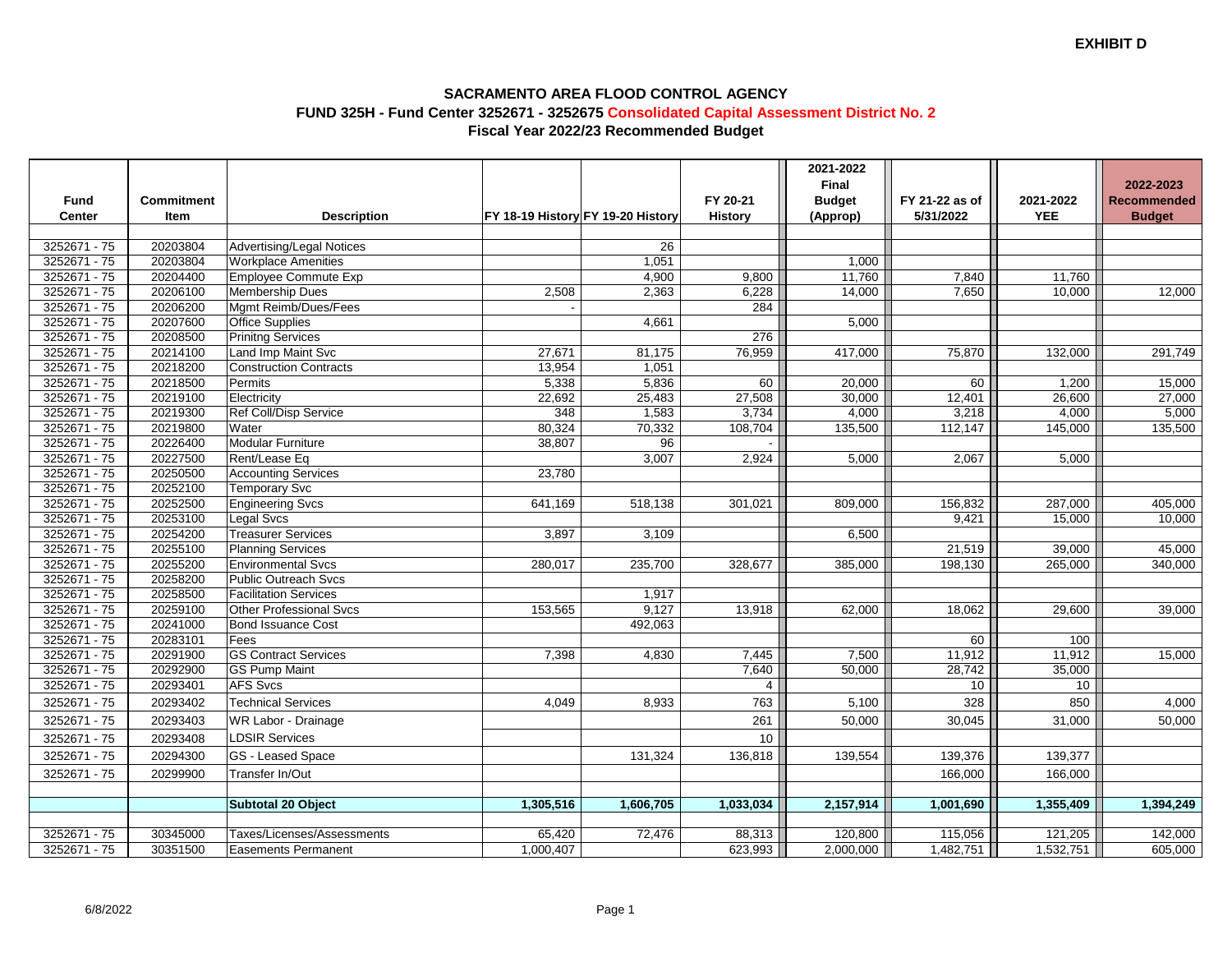### **SACRAMENTO AREA FLOOD CONTROL AGENCY FUND 325H - Fund Center 3252671 - 3252675 Consolidated Capital Assessment District No. 2Fiscal Year 2022/23 Recommended Budget**

|                |                   |                                        |              |                                   |                | 2021-2022<br>Final |                |                | 2022-2023          |
|----------------|-------------------|----------------------------------------|--------------|-----------------------------------|----------------|--------------------|----------------|----------------|--------------------|
| <b>Fund</b>    | <b>Commitment</b> |                                        |              |                                   | FY 20-21       | <b>Budget</b>      | FY 21-22 as of | 2021-2022      | <b>Recommended</b> |
| Center         | Item              | <b>Description</b>                     |              | FY 18-19 History FY 19-20 History | <b>History</b> | (Approp)           | 5/31/2022      | <b>YEE</b>     | <b>Budget</b>      |
| 3252671 - 75   | 30352000          | <b>Rights of Way</b>                   | 29,850       |                                   |                |                    |                |                |                    |
| 3252671 - 75   | 30370000          | <b>Contributions to Other Agencies</b> | 3,355,801    | 3,531,775                         | 3,143,272      | 3,165,000          | 1,493,013      | 3,186,000      | 3,300,000          |
|                |                   |                                        |              |                                   |                |                    |                |                |                    |
|                |                   | Subtotal 30 Object                     | 4,451,478    | 3,604,251                         | 3,855,578      | 5,285,800          | 3,090,820      | 4,839,956      | 4,047,000          |
|                |                   |                                        |              |                                   |                |                    |                |                |                    |
| 3252671 - 75   | 41410100          | Land Acq Cost                          | 4,569,917    | 33,227,181                        | 14,815,448     | 20,875,000         | 14,064,912     | 16,709,069     | 23,951,948         |
| 3252671 - 75   | 42420100          | Buildings/Construction                 | (204, 531)   |                                   |                |                    |                |                |                    |
| 3252671 - 75   | 45450010          | Infrastructure - Drainage              | 47,593,128   | 39,495,418                        | 33,508,493     | 45,918,937         | 25,289,935     | 28,637,314     | 70,049,000         |
|                |                   |                                        |              |                                   |                |                    |                |                |                    |
|                |                   | Subtotal 40 Object                     | 51,958,515   | 72,722,599                        | 48,323,941     | 66,793,937         | 39,354,847     | 45,346,383     | 94,000,948         |
|                |                   |                                        |              |                                   |                |                    |                |                |                    |
| 3252671 - 75   | 50598000          | <b>Operating Transfer Out</b>          |              |                                   |                |                    |                |                |                    |
|                |                   | Subtotal 50 Object                     |              |                                   |                |                    |                |                | $\sim$             |
|                |                   |                                        |              |                                   |                |                    |                |                |                    |
| 3252671 - 75   | 60698000          | Intra Transfer Out                     | 1,083,378    | 1,332,144                         | 1,880,286      | 1,973,238          | 1,807,121      | 1,868,004      | 2,205,128          |
|                |                   |                                        |              |                                   |                |                    |                |                |                    |
|                |                   | Subtotal 60 Object                     | 1,083,378    | 1,332,144                         | 1,880,286      | 1,973,238          | 1,807,121      | 1,868,004      | 2,205,128          |
|                |                   |                                        |              |                                   |                |                    |                |                |                    |
| 3252671 - 75   | 79790100          | Appropriation for Contingency          |              |                                   |                | 3,810,545          |                |                | 5,074,966          |
|                |                   |                                        |              |                                   |                |                    |                |                |                    |
|                |                   | <b>Subtotal 79 Object</b>              |              |                                   |                | 3,810,545          | $\sim$         |                | 5,074,966          |
|                |                   |                                        |              |                                   |                |                    |                |                |                    |
|                |                   | <b>TOTAL EXPENDITURES</b>              | 58,798,886   | 79,265,699                        | 55,092,839     | 80,021,434         | 45,254,478     | 53,409,752     | 106,722,291        |
|                |                   |                                        |              |                                   |                |                    |                |                |                    |
| 3252671 - 75   | 59599100          | <b>Operating Transfers In</b>          | (907, 036)   |                                   | (4, 158)       | (15,000,000)       |                |                | (44, 901, 101)     |
|                |                   |                                        |              |                                   |                |                    |                |                |                    |
|                |                   | Subtotal 59 Object                     | (907, 036)   |                                   | (4, 158)       | (15,000,000)       | $\blacksquare$ |                | (44, 901, 101)     |
|                |                   |                                        |              |                                   |                |                    |                |                |                    |
|                |                   |                                        |              |                                   |                |                    |                |                |                    |
|                |                   | <b>TOTAL REIMBURSEMENTS</b>            | (907, 036)   |                                   | (4, 158)       | (15,000,000)       |                |                | (44, 901, 101)     |
|                |                   |                                        |              |                                   |                |                    |                |                |                    |
| $3252671 - 75$ | 94941000          | Interest Income                        | (720, 626)   | (589, 552)                        | (143, 513)     | (100,000)          | (418, 836)     | (418, 836)     | (100,000)          |
| 3252671 - 75   | 95953100          | Aid Local Government                   | (750,000)    | (1, 141, 650)                     | (250,000)      |                    | (250,000)      | (250,000)      |                    |
| 3252671 - 75   | 95956900          | State Aid - Other Misc.                | (13,901,850) | (59, 972, 253)                    | 1,019,853      | (23,832,454)       | (36,718,983)   | (36, 847, 210) | (21, 411, 998)     |
| 3252671 - 75   | 96960300          | <b>Special Assessment</b>              | (7,299,816)  | (99, 380)                         | (65, 298)      | (98, 233)          | (103, 765)     | (103, 765)     | (98,000)           |
| 3252671 - 75   | 97970900          | <b>Taxable Sales</b>                   |              |                                   |                |                    |                |                |                    |
| 3252671 - 75   | 97979000          | Misc Other                             | (45, 633)    | (287, 337)                        | (100, 761)     |                    | (73, 847)      | (73, 847)      | (20,000)           |
| 3252671 - 75   | 97979004          | Prior Year Revenue                     |              | 9,359,111                         |                |                    |                |                |                    |
| 3252671 - 75   | 98998700          | <b>Issuance of Debt</b>                |              | (57, 110, 000)                    |                |                    |                |                |                    |
| 3252671 - 75   | 98987001          | Premiums on Debt                       |              | (13, 387, 274)                    |                |                    |                |                |                    |
|                |                   |                                        |              |                                   |                |                    |                |                |                    |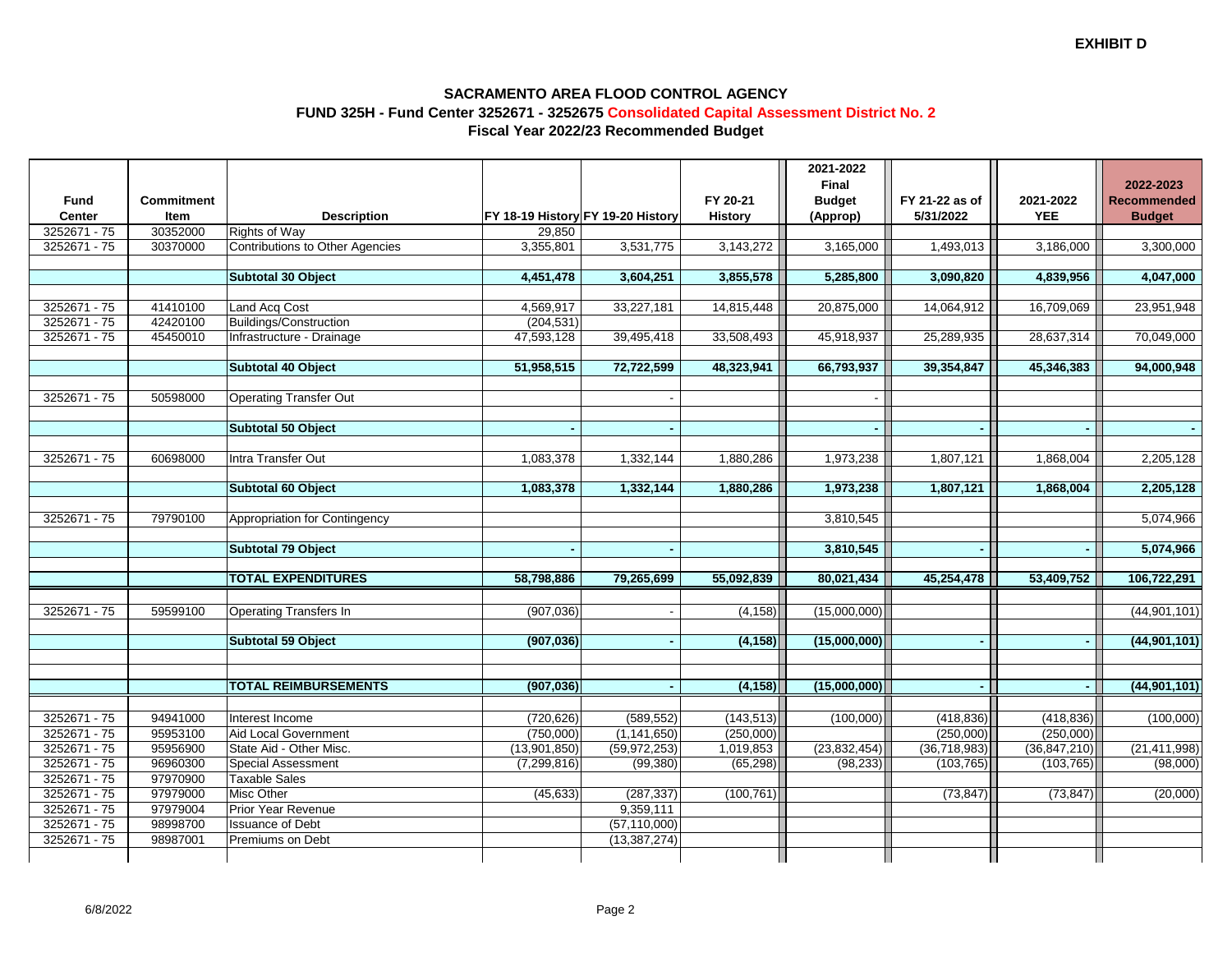### **SACRAMENTO AREA FLOOD CONTROL AGENCY FUND 325H - Fund Center 3252671 - 3252675 Consolidated Capital Assessment District No. 2Fiscal Year 2022/23 Recommended Budget**

|        |             |                       |                |                                           |                | 2021-2022     |                |              |                     |
|--------|-------------|-----------------------|----------------|-------------------------------------------|----------------|---------------|----------------|--------------|---------------------|
|        |             |                       |                |                                           |                | Final         |                |              | 2022-2023           |
| Fund   | Commitment  |                       |                |                                           | FY 20-21       | <b>Budget</b> | FY 21-22 as of | 2021-2022    | <b>ORECOMMended</b> |
| Center | <b>Item</b> | <b>Description</b>    |                | <b>IFY 18-19 History FY 19-20 History</b> | <b>History</b> | (Approp)      | 5/31/2022      | <b>YEE</b>   | <b>Budget</b>       |
|        |             | <b>TOTAL REVENUES</b> | (22, 717, 925) | (123.228.335)                             | 460,281        | (24,030,687)  | (37.565.431)   | (37,693,658) | (21, 629, 998)      |